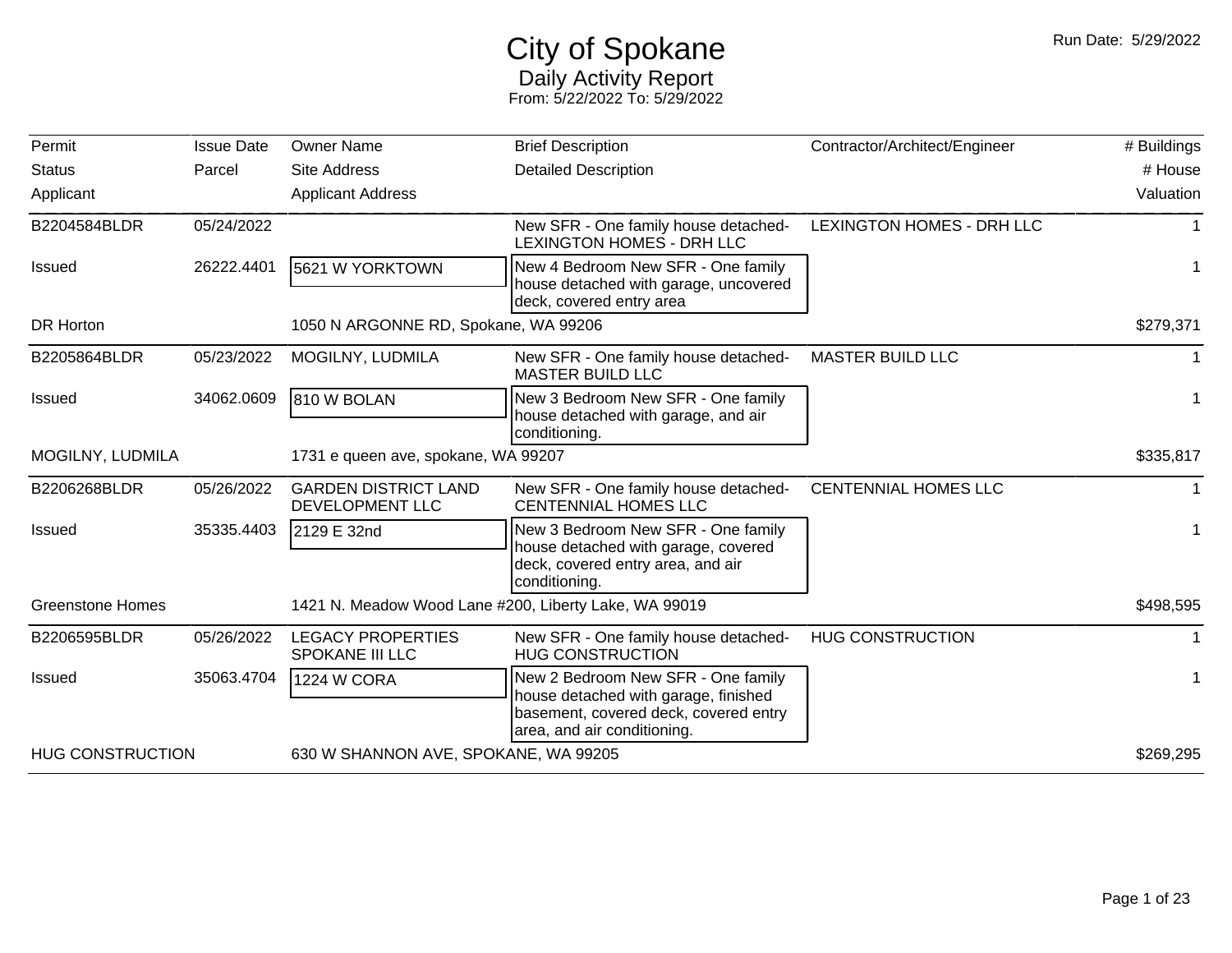| Permit                         | <b>Issue Date</b> | <b>Owner Name</b>                                         | <b>Brief Description</b>                                                                                                                           | Contractor/Architect/Engineer                 | # Buildings  |
|--------------------------------|-------------------|-----------------------------------------------------------|----------------------------------------------------------------------------------------------------------------------------------------------------|-----------------------------------------------|--------------|
| <b>Status</b>                  | Parcel            | <b>Site Address</b>                                       | <b>Detailed Description</b>                                                                                                                        |                                               | # House      |
| Applicant                      |                   | <b>Applicant Address</b>                                  |                                                                                                                                                    |                                               | Valuation    |
| B2206597BLDR                   | 05/26/2022        | <b>LEGACY PROPERTIES</b><br>SPOKANE III LLC               | New SFR - One family house detached-<br><b>HUG CONSTRUCTION</b>                                                                                    | <b>HUG CONSTRUCTION</b>                       | $\mathbf 1$  |
| Issued                         | 35063.4702        | <b>1232 W CORA</b>                                        | New 2 Bedroom New SFR - One family<br>house detached with garage, finished<br>basement, covered deck, covered entry<br>area, and air conditioning. |                                               | 1            |
| <b>HUG CONSTRUCTION</b>        |                   | 630 W SHANNON AVE, SPOKANE, WA 99205                      |                                                                                                                                                    |                                               | \$269,295    |
| B2206733BLDC                   | 05/25/2022        | <b>GONZAGA UNIVERSITY</b>                                 | Herak Center Suite 121 TI                                                                                                                          | YOST GALLAGHER CONST LLC                      |              |
| Issued                         | 35175.2710        | 501 E Cataldo                                             | Demo offices and build new walls for<br>additional lab workspace.                                                                                  |                                               | $\Omega$     |
| YOST GALLAGHER CONST LLC       |                   | PO BOX 2983, SPOKANE, WA 99220                            |                                                                                                                                                    |                                               | \$100,000    |
| B2206823BLDR                   | 05/23/2022        | RUTH, CARLO & JEAN W                                      | New Accessory Structure - detached<br>(Garages/Carports/Sheds)-STEEL<br>STRUCTURES AMERICA INC                                                     | <b>STEEL STRUCTURES AMERICA</b><br><b>INC</b> |              |
| Issued                         | 35321.2121        | 1227 E 36TH                                               | New null Bedroom New Accessory<br>Structure - detached<br>(Garages/Carports/Sheds) with garage<br>TRADE PERMITS TO BE ISSUED                       |                                               | $\pmb{0}$    |
| Steel Structures America, Inc. |                   | PO Box 895, Post Falls, ID 83877                          | SEPERATELY.                                                                                                                                        |                                               | \$14,384     |
| B2206982FENC                   | 05/24/2022        | <b>COOPER, NATALIE R</b>                                  | KOUTLAS, THEEODORE C & New Residential Fence - Owner built                                                                                         |                                               | $\mathbf{1}$ |
| Issued                         | 35292.1415        | 637 E 20TH                                                | New Residential - 216 total linear footage                                                                                                         |                                               | $\Omega$     |
| Theodore C Koutlas             |                   | 637 E. 20th Ave, Spokane, WA 99203                        |                                                                                                                                                    |                                               | \$15,360     |
| B2207040BLDR                   | 05/25/2022        |                                                           | ACOSTA, THEODORO & LISA New Accessory Structure - detached<br>(Garages/Carports/Sheds)-Owner Builder                                               |                                               | $\mathbf{1}$ |
| Issued                         | 25014.3213        | 2118 W PROVIDENCE                                         | New null Bedroom New Accessory<br>Structure - detached<br>(Garages/Carports/Sheds) with garage<br>TRADE PERMITS TO BE ISSUED                       |                                               | 0            |
|                                |                   |                                                           | SEPERATELY.                                                                                                                                        |                                               |              |
|                                |                   | ACOSTA CONSTRUCTION NW P S PO BOX 9993, SPOKANE, WA 99209 |                                                                                                                                                    |                                               | \$29,421     |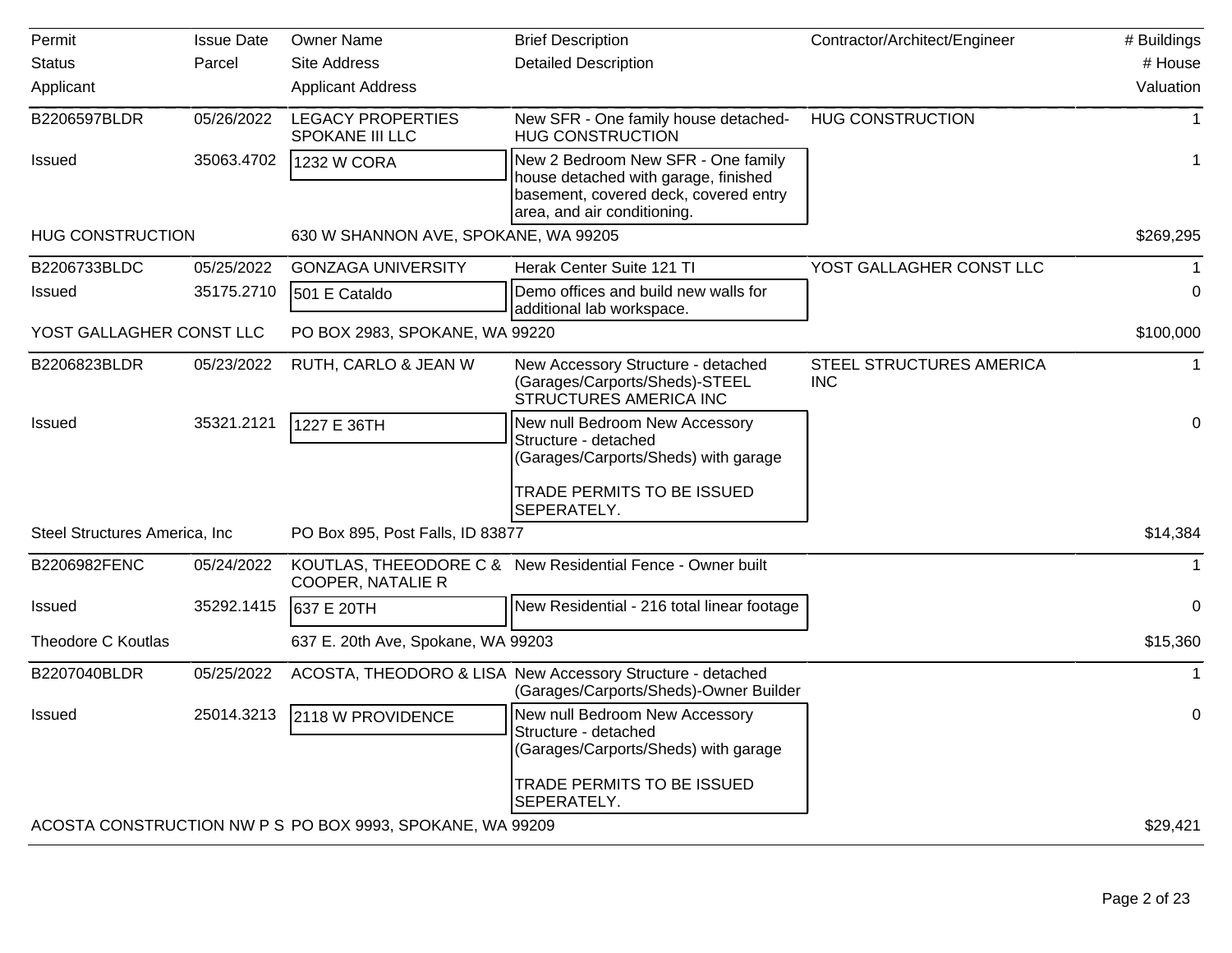| Permit                                   | <b>Issue Date</b> | <b>Owner Name</b>                                   | <b>Brief Description</b>                                                                                                                                                                            | Contractor/Architect/Engineer            | # Buildings |
|------------------------------------------|-------------------|-----------------------------------------------------|-----------------------------------------------------------------------------------------------------------------------------------------------------------------------------------------------------|------------------------------------------|-------------|
| <b>Status</b>                            | Parcel            | <b>Site Address</b>                                 | <b>Detailed Description</b>                                                                                                                                                                         |                                          | # House     |
| Applicant                                |                   | <b>Applicant Address</b>                            |                                                                                                                                                                                                     |                                          | Valuation   |
| B2207054BLDC                             | 05/24/2022        | RIVER PARK SQUARE, LLC                              | Tempur-Pedic TI                                                                                                                                                                                     | NW HOME SOLUTIONS                        |             |
| Issued                                   | 35183.0321        | 808 W MAIN                                          | Interior remodel of existing retail store.                                                                                                                                                          |                                          | 0           |
| <b>NW HOME SOLUTIONS</b>                 |                   | 29014 13TH AVE CT E, ROY, WA 98580                  |                                                                                                                                                                                                     |                                          | \$415,674   |
| B2207314SIGN                             | 05/27/2022        | 801 FRANCIS<br>DEVELOPMENT LLC                      | New Vista Title Signage                                                                                                                                                                             | <b>BALDWIN SIGN CO</b>                   | 1           |
| Issued                                   | 36312.0216        | 801 W FRANCIS                                       | Install undefined Illuminated Wall for Vista<br><b>Title</b>                                                                                                                                        |                                          | $\mathbf 0$ |
| <b>Baldwin Signs</b>                     |                   | PO Box 6819, Spokane, WA 99217                      |                                                                                                                                                                                                     |                                          | \$10,000    |
| B2207347SIGN                             | 05/27/2022        | BLACK ENTERPRISES, LP /<br><b>BLACK REALTY, IN</b>  | New Seattle Sun Tan Signage                                                                                                                                                                         | <b>BALDWIN SIGN CO</b>                   | $\mathbf 1$ |
| Issued                                   | 35172.3201        | 926 N DIVISION                                      | Install undefined Illuminated Wall for<br>Seattle Sun Tan                                                                                                                                           |                                          | $\mathbf 0$ |
| <b>Baldwin Signs</b>                     |                   | PO Box 6819, Spokane, WA 99217                      |                                                                                                                                                                                                     |                                          | \$12,000    |
| B2207421BLDC                             | 05/27/2022        | SUNDANCE PLAZA LLC                                  | Cantarito's Restaurant COU & TI - Suite<br>C                                                                                                                                                        | AJ GENERAL CONSTRUCTION<br><b>RMDLNG</b> |             |
| Issued                                   | 26225.0148        | 8801 N INDIAN TRAIL                                 | Cantarito's Restaurant COU & TI - Suite                                                                                                                                                             |                                          | 0           |
|                                          |                   |                                                     | COU for new Restaurant                                                                                                                                                                              |                                          |             |
|                                          |                   |                                                     | Jose Gonzalez 509-879-4177                                                                                                                                                                          |                                          |             |
| AJ GENERAL CONSTRUCTION<br><b>RMDLNG</b> |                   | 22105 E. Wellesley Ave #60, OTIS ORCHARDS, WA 99027 |                                                                                                                                                                                                     |                                          | \$6,000     |
| B2207535BLDC                             | 05/25/2022        | DOUGLASS, HARLAN D                                  | SPO Country Homes Cell Tower<br>Modification                                                                                                                                                        | LEGACY TELECOMMUNICATIONS,<br><b>LLC</b> |             |
| Issued                                   | 36202.1101        | 9304 N NEWPORT                                      | Proposed modification of an existing<br>telecommunications facility for Verizon.<br>Removing three (3) antennas, installing<br>eight (8) additional antennas in<br>addition to auxiliary equipment. |                                          | $\pmb{0}$   |
| Odelia Pacific)                          |                   | 3120 139th Ave SE, BELLEVUE, WA                     |                                                                                                                                                                                                     |                                          | \$30,000    |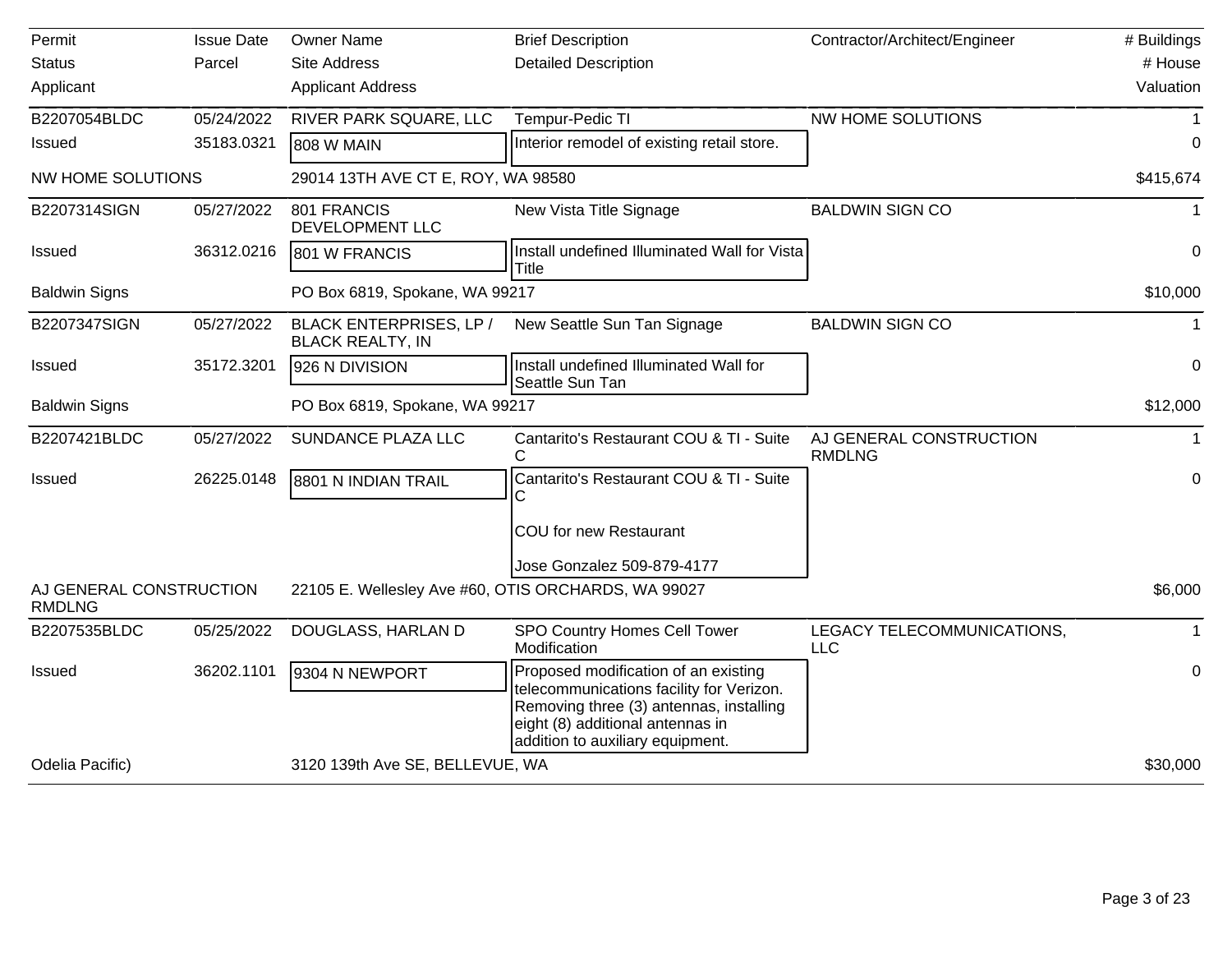| Permit               | <b>Issue Date</b> | <b>Owner Name</b>                                 | <b>Brief Description</b>                                                                                                              | Contractor/Architect/Engineer | # Buildings  |
|----------------------|-------------------|---------------------------------------------------|---------------------------------------------------------------------------------------------------------------------------------------|-------------------------------|--------------|
| <b>Status</b>        | Parcel            | <b>Site Address</b>                               | <b>Detailed Description</b>                                                                                                           |                               | # House      |
| Applicant            |                   | <b>Applicant Address</b>                          |                                                                                                                                       |                               | Valuation    |
| B2207673SIGN         | 05/23/2022        | 418 LLC                                           | New Children's Choice Signage                                                                                                         | <b>BALDWIN SIGN CO</b>        |              |
| Issued               | 35322.0322        | 418 E 30TH                                        | Install undefined Wall and undefined Wall<br>for Children's Choice                                                                    |                               | $\mathbf 0$  |
| <b>Baldwin Signs</b> |                   | 6409, N Pittsburg St, SPOKANE, WA 99217           |                                                                                                                                       |                               | \$20,000     |
| B2207691FENC         | 05/23/2022        | <b>NICHOLAS T</b>                                 | CARPENTER, DANIELLE L & New Residential Fence - Owner built                                                                           |                               | $\mathbf{1}$ |
| <b>Issued</b>        | 35203.1522        | 619 E 10TH                                        | New Residential - 42 total linear footage                                                                                             |                               | 0            |
| Danielle Carpenter   |                   | 619 E 10th Ave, Spokane, WA 99202                 |                                                                                                                                       |                               | \$1,000      |
| B2207847DEMO         | 05/27/2022        | <b>GREZHDIERU, YURIY M &amp;</b><br><b>NELLYY</b> | Demolition of Detached Garage 2827 W<br>Everett Accessory Structure- Garage                                                           | YNG CONSTRUCTION              | $\mathbf 1$  |
| <b>Issued</b>        | 26363.2105        | 2827 W EVERETT                                    | Demolition of Detached Accessory<br><b>Structure- Garage</b>                                                                          |                               | 0            |
|                      |                   |                                                   | Notify neighbors near the garage of<br>demolition prior to work starting*                                                             |                               |              |
|                      |                   |                                                   | Yuri G with YNG- Construction 509-263-<br>9176                                                                                        |                               |              |
| YNG CONSTRUCTION     |                   | 2827 W Everett, SPOKANE, WA 99205                 |                                                                                                                                       |                               | \$1          |
| B2207863BLDR         | 05/24/2022        | <b>GRAHAM FAMILY, LLLP</b>                        | New Townhouse - One family house<br>attached-GEORGEN HOMES INC                                                                        | <b>GEORGEN HOMES INC</b>      |              |
| <b>Issued</b>        | 26244.4305        | 8117 N AUSTIN                                     | New 4 Bedroom New Townhouse - One<br>family house attached with garage,<br>covered deck, covered entry area, and air<br>conditioning. |                               | 1            |
| Georgen Homes inc    |                   | Po Box 18338, Spokane, WA 99228                   |                                                                                                                                       |                               | \$336,667    |
| B2207883BLDC         | 05/23/2022        | 168 DIVISION, LLC                                 | Accessible Ramp at CAT Building***<br>Revisions Submitted by Applicant Waiting<br>for Building before issue***                        | THE DRB COMPANY LLC           |              |
| <b>Issued</b>        | 35191.0906        | 168 S DIVISION                                    | Construct concrete accessible ramp &<br>stairs on exterior to provide access to<br>main floor level.                                  |                               | $\pmb{0}$    |
| The DRB Company      |                   | 9927 E. Garland, Spokane, WA 99206                |                                                                                                                                       |                               | \$5,000      |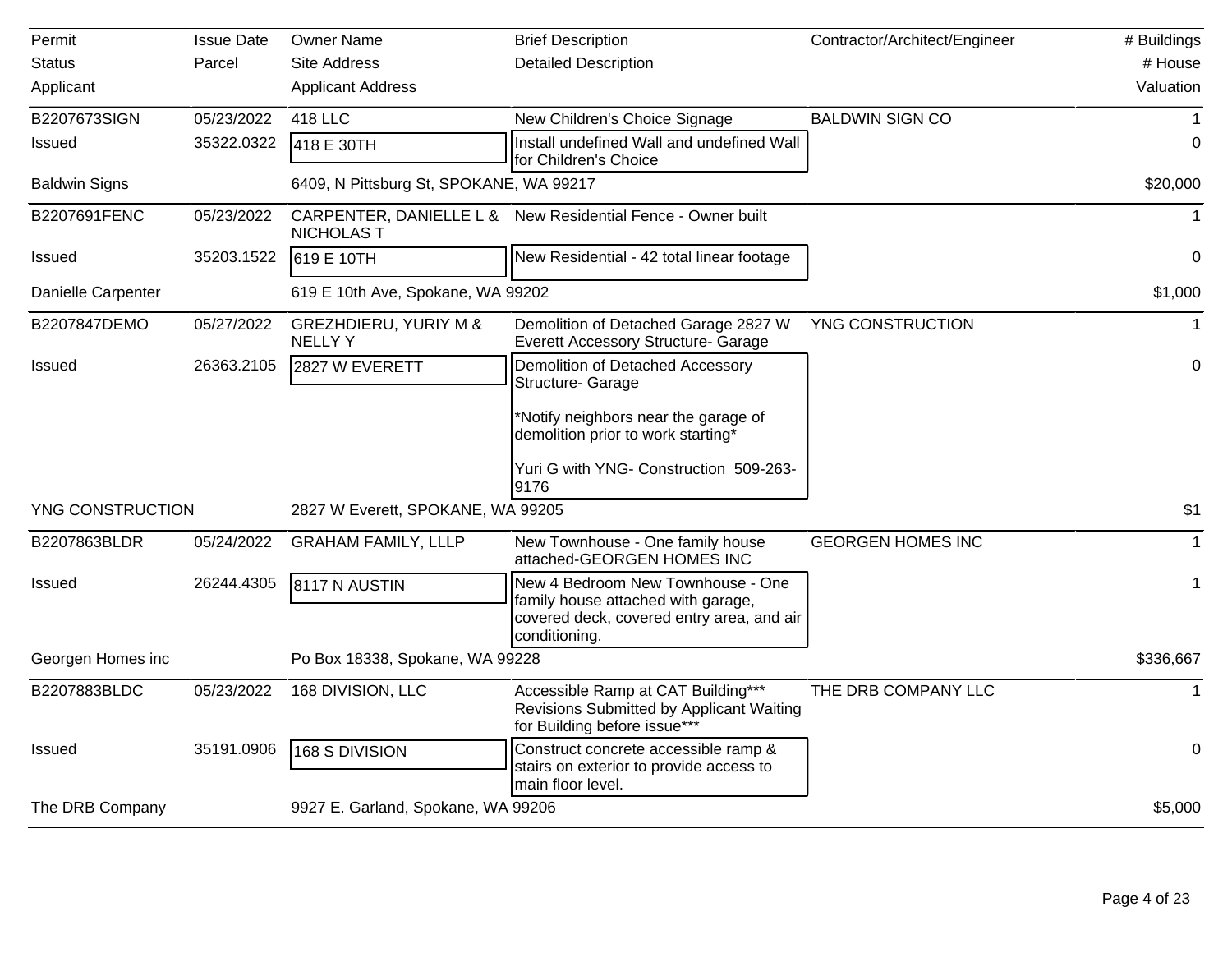| Permit                         | <b>Issue Date</b> | <b>Owner Name</b>                          | <b>Brief Description</b>                                                                                                                                                                                                                                                                                                                                                                                                                    | Contractor/Architect/Engineer                 | # Buildings |
|--------------------------------|-------------------|--------------------------------------------|---------------------------------------------------------------------------------------------------------------------------------------------------------------------------------------------------------------------------------------------------------------------------------------------------------------------------------------------------------------------------------------------------------------------------------------------|-----------------------------------------------|-------------|
| <b>Status</b>                  | Parcel            | <b>Site Address</b>                        | <b>Detailed Description</b>                                                                                                                                                                                                                                                                                                                                                                                                                 |                                               | # House     |
| Applicant                      |                   | <b>Applicant Address</b>                   |                                                                                                                                                                                                                                                                                                                                                                                                                                             |                                               | Valuation   |
| B2207900BLDC                   | 05/27/2022        | <b>HOSPICE OF SPOKANE</b>                  | <b>IT Expansion</b>                                                                                                                                                                                                                                                                                                                                                                                                                         | DOT ELECTRIC                                  |             |
| <b>Issued</b>                  | 35201.4214        | 121 S ARTHUR                               | Demo existing wall to extend IT room.                                                                                                                                                                                                                                                                                                                                                                                                       |                                               | 0           |
| <b>DOT ELECTRIC</b>            |                   | 7910 W Valley Rd, Clayton, WA 99110        |                                                                                                                                                                                                                                                                                                                                                                                                                                             |                                               | \$5,000     |
| B2207906BLDR                   | 05/23/2022        | PARAS HOMES LLC                            | New SFR - One family house detached-<br>PARAS HOMES LLC                                                                                                                                                                                                                                                                                                                                                                                     | PARAS HOMES LLC                               |             |
| <b>Issued</b>                  | 34062.5201        | 5401 S STIRLINGVIEW                        | New 3 Bedroom New SFR - One family<br>house detached with garage, uncovered<br>deck, covered entry area, and air<br>conditioning.                                                                                                                                                                                                                                                                                                           |                                               |             |
| PARAS HOMES LLC                |                   | 603 NORTH HAVANA STREET, SPOKANE, WA 99202 |                                                                                                                                                                                                                                                                                                                                                                                                                                             |                                               | \$212,926   |
| B2208140FENC                   | 05/23/2022        | FLOYD, RYAN & KRISTIN                      | New Residential Fence - Owner built                                                                                                                                                                                                                                                                                                                                                                                                         |                                               |             |
| <b>Issued</b>                  | 35304.2205        | <b>2807 S WALL</b>                         | New Residential - 37 total linear footage                                                                                                                                                                                                                                                                                                                                                                                                   |                                               | 0           |
| Ryan Floyd                     |                   | 2807 S Wall St, Spokane, WA 99203          |                                                                                                                                                                                                                                                                                                                                                                                                                                             |                                               | \$3,000     |
| B2208217ELEC                   | 05/25/2022        | SMITH, DR&KK                               | <b>New SFR Electrical</b>                                                                                                                                                                                                                                                                                                                                                                                                                   |                                               |             |
| <b>Issued</b>                  | 35282.0210        | 1405 E 15TH                                | Service and branch circuits for a new<br>SFR. The home is 1200SF including<br>basement, 2 bed, 2 bath, 1 kitchen and<br>does not have a garage. The basement is<br>finished. Service will be overhead to mast<br>running down to exterior meter base and<br>main disconnect. The panel will be rated<br>200A, 240/120V, single phase, MLO and<br>located in the basement utility room.<br>Branch circuits shall be provided per NEC<br>210. |                                               | $\pmb{0}$   |
| SMITH, DR&KK                   |                   | 1409 E 15TH AVE, SPOKANE, WA 99203-3601    |                                                                                                                                                                                                                                                                                                                                                                                                                                             |                                               | \$5,000     |
| B2208531BLDR                   | 05/23/2022        | MORRIS, SANDRA ANN                         | New Accessory Structure - detached<br>(Garages/Carports/Sheds)-STEEL<br>STRUCTURES AMERICA INC                                                                                                                                                                                                                                                                                                                                              | <b>STEEL STRUCTURES AMERICA</b><br><b>INC</b> |             |
| <b>Issued</b>                  | 35303.0504        | 1115 W 21ST                                | New null Bedroom New Accessory<br>Structure - detached<br>(Garages/Carports/Sheds) with garage<br>$1056$ sqft                                                                                                                                                                                                                                                                                                                               |                                               | 0           |
| Steel Structures America, Inc. |                   | PO Box 895, Post Falls, ID 83877           |                                                                                                                                                                                                                                                                                                                                                                                                                                             |                                               | \$34,521    |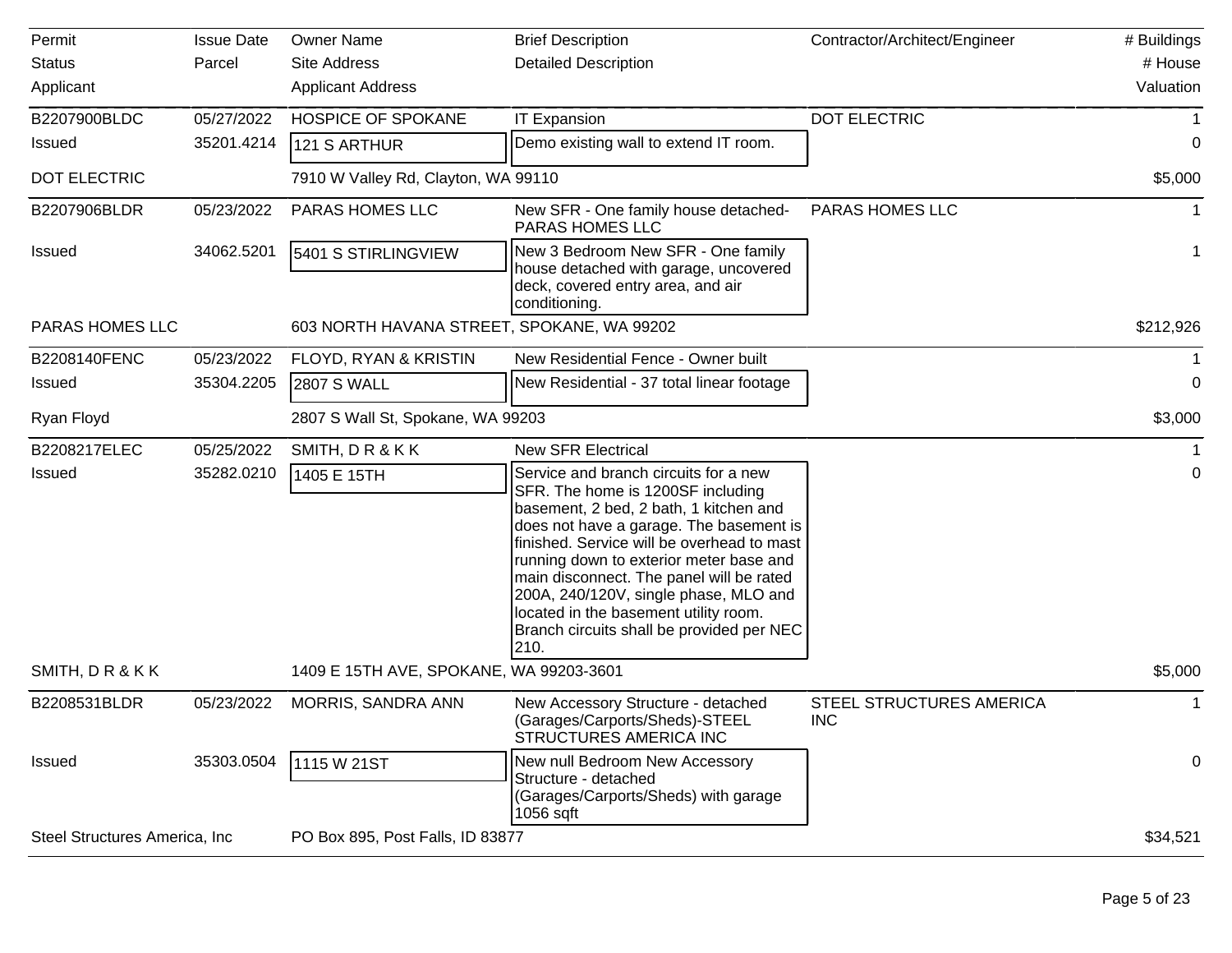| Permit                                              | <b>Issue Date</b> | <b>Owner Name</b>                                                   | <b>Brief Description</b>                                                               | Contractor/Architect/Engineer   | # Buildings |
|-----------------------------------------------------|-------------------|---------------------------------------------------------------------|----------------------------------------------------------------------------------------|---------------------------------|-------------|
| <b>Status</b>                                       | Parcel            | <b>Site Address</b>                                                 | <b>Detailed Description</b>                                                            |                                 | # House     |
| Applicant                                           |                   | <b>Applicant Address</b>                                            |                                                                                        |                                 | Valuation   |
| B2208677DEMO                                        | 05/26/2022        | BAIR, DAVID                                                         | Demo Detached Garage                                                                   | E & H ENTERPRISE LLC            |             |
| <b>Issued</b>                                       | 35274.2122        | 3613 E 24TH                                                         | Demo Detached Garage                                                                   |                                 | 0           |
| BAIR, DAVID                                         |                   | 3627 E 25TH AVE, SPOKANE, WA 99223                                  |                                                                                        |                                 | \$2,600     |
| B2209019FENC                                        | 05/23/2022        | G                                                                   | BRYANT, JOHN E & CYNTHIA New Residential Fence - Contractor                            | <b>EVERGREEN RENOVATORS LLC</b> |             |
| <b>Issued</b>                                       | 35303.0611        | 1212 W 22ND                                                         | New Residential - 60 total linear footage                                              |                                 | 0           |
| Evergreen Renovators LLC                            |                   | 1433 W SHANNON AVE, SPOKANE, WA 99205                               |                                                                                        |                                 | \$7,000     |
| B2209045FENC                                        | 05/24/2022        | SEKO, KELSEY N &<br><b>CHRISTOFFER T</b>                            | New Residential Fence - Contractor                                                     |                                 | -1          |
| <b>Issued</b>                                       | 35274.1433        | 3904 E 25TH                                                         | New Residential - 209 total linear footage                                             |                                 | $\Omega$    |
| <b>SEKO, KELSEY N &amp;</b><br><b>CHRISTOFFER T</b> |                   | 3904 E 25TH AVE, SPOKANE, WA 99223                                  |                                                                                        |                                 | \$9,897     |
| B2209071RFSW                                        | 05/22/2022        | VAN AKIN, PETER G &<br><b>HILLARY C</b>                             | <b>Reroof Residential House</b>                                                        | SALAZAR CONSTRUCTION LLC        | $\mathbf 1$ |
| <b>Issued</b>                                       | 34041.4519        | 5201 S ALTAMONT                                                     | Tear Off and Recover 19 Squares on a<br>Pitched Roof for Residential House             |                                 | 0           |
| SALAZAR CONSTRUCTION LLC                            |                   | 122 n raymond rd ste A, SUITE A, spokane valley, WA 99216           |                                                                                        |                                 | \$10,415    |
| B2209072RFSW                                        | 05/22/2022        | BAUGHMAN, LINDA I/GIBIAN, Reroof Residential House<br><b>MARC S</b> |                                                                                        | SALAZAR CONSTRUCTION LLC        |             |
| <b>Issued</b>                                       | 34062.0249        | 1208 W BOLAN                                                        | Tear Off and Recover 39 Squares on a<br>Pitched Roof for Residential House             |                                 | $\Omega$    |
| SALAZAR CONSTRUCTION LLC                            |                   | 122 n raymond rd ste A, SUITE A, spokane valley, WA 99206           |                                                                                        |                                 | \$20,500    |
| B2209076RFSW                                        | 05/22/2022        | DAVISSON, LORREN S &<br><b>MARIA E</b>                              | Reroof Residential House & Garage                                                      | AFFORDABLE NW ROOFING INC       |             |
| Final                                               | 35332.1204        | 1611 E 33RD                                                         | Tear Off and Recover 47 Squares on a<br>Pitched Roof for Residential House &<br>Garage |                                 | 0           |
| <b>Affordable Northwest</b>                         |                   | 300 N Legend Tree Drive, Liberty Lake, WA 99019                     |                                                                                        |                                 | \$29,000    |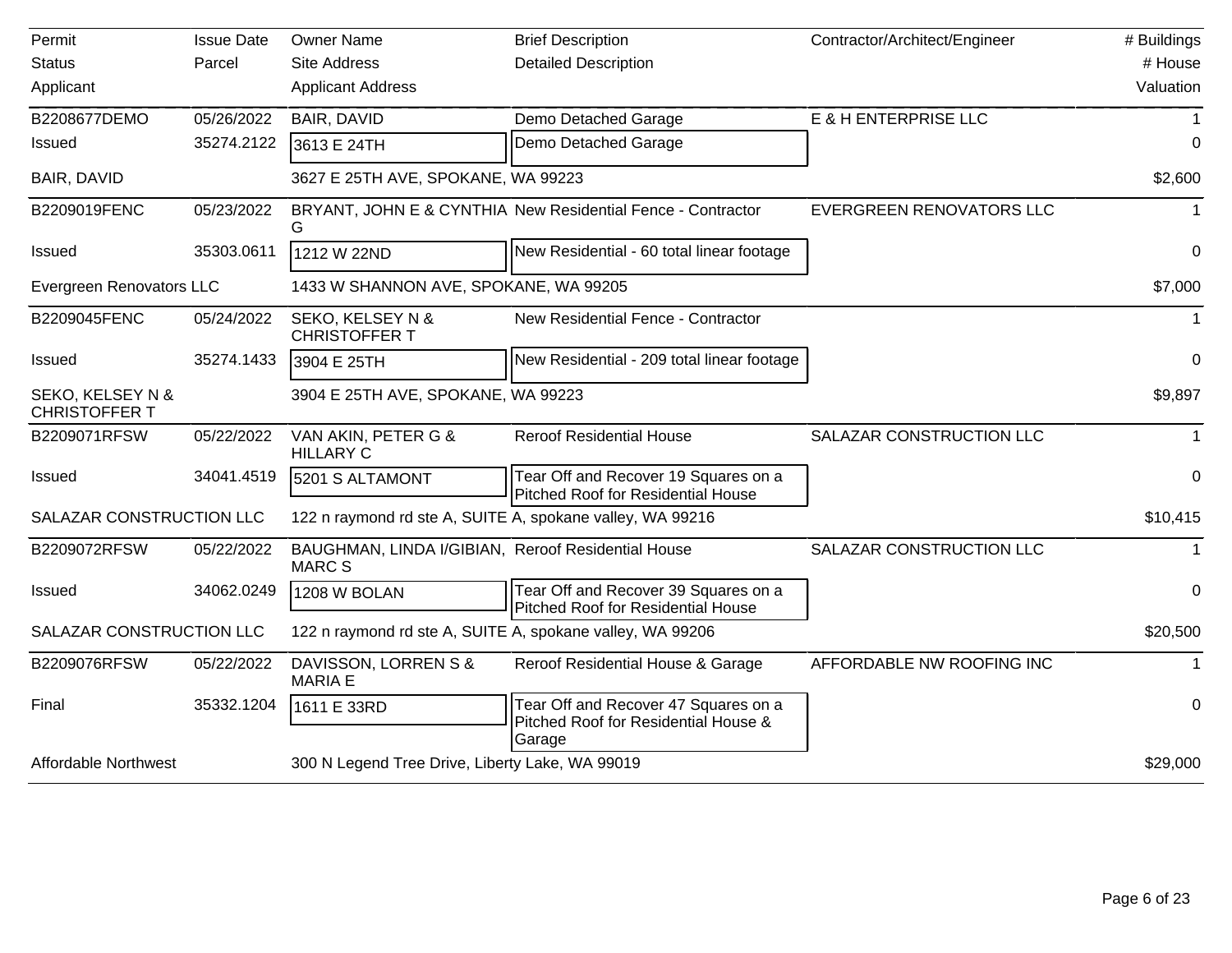| Permit                                             | <b>Issue Date</b> | <b>Owner Name</b>                                                            | <b>Brief Description</b>                                                                                                                       | Contractor/Architect/Engineer                      | # Buildings |
|----------------------------------------------------|-------------------|------------------------------------------------------------------------------|------------------------------------------------------------------------------------------------------------------------------------------------|----------------------------------------------------|-------------|
| <b>Status</b>                                      | Parcel            | <b>Site Address</b>                                                          | <b>Detailed Description</b>                                                                                                                    |                                                    | # House     |
| Applicant                                          |                   | <b>Applicant Address</b>                                                     |                                                                                                                                                |                                                    | Valuation   |
| B2209078RFSW                                       | 05/23/2022        | HOUK, BRANDON/MATTHYS, Reroof Residential House<br><b>VIRGINIA</b>           |                                                                                                                                                | <b>BOSS ROOFING &amp; REMODELING</b><br><b>LLC</b> |             |
| <b>Issued</b>                                      | 25251.1431        | 1631 S ASH                                                                   | Tear Off and Recover 25 Squares on a<br>Pitched Roof for Residential House                                                                     |                                                    | 0           |
| <b>BOSS ROOFING &amp; REMODELING</b><br><b>LLC</b> |                   | 3816 W Crown Ave, SPOKANE, WA 99205                                          |                                                                                                                                                |                                                    | \$7,000     |
| B2209093RFSW                                       | 05/23/2022        | YANUSZESKI, STEPHANIE A Reside Residential House                             |                                                                                                                                                | PRESTIGE CONST SERVICES LLC                        |             |
| <b>Issued</b>                                      | 26364.2518        | 5008 N ELM                                                                   | Reside 9 squares for Residential House -<br>Home Owner to remove existing metal<br>siding and trim. Installing new cement<br>board lap siding. |                                                    | 0           |
|                                                    |                   | Prestige Construction Services, LLc 4515 E 7Th Ave, Spokane Valley, WA 99212 |                                                                                                                                                |                                                    | \$12,000    |
| B2209108RFSW                                       | 05/23/2022        | JAMIESON, DON /<br><b>SCHWARTZ, TAMI</b>                                     | <b>Reroof Residential House</b>                                                                                                                | FTS ROOFING                                        | 1           |
| Issued                                             | 35063.0904        | 815 W PROVIDENCE                                                             | Tear Off, Resheath and Recover 15<br>Squares on a Pitched Roof for Residential<br>House                                                        |                                                    | 0           |
| FTS ROOFING                                        |                   | 37 W 30th, SPOKANE, WA 99203                                                 |                                                                                                                                                |                                                    | \$12,000    |
| B2209109RFSW                                       | 05/23/2022        | <b>BRISTLIN, PAMELA E</b>                                                    | <b>Reside Residential House</b>                                                                                                                | MCVAY BROS CONTRS INC                              | 1           |
| Issued                                             | 36321.2518        | 827 E NEBRASKA                                                               | Reside 16 squares for Residential House                                                                                                        |                                                    | $\Omega$    |
| McVay Brothers                                     |                   | PO Box 3891, SPOKANE, WA 99220                                               |                                                                                                                                                |                                                    | \$20,815    |
| B2209114BLDC                                       | 05/23/2022        | RIVER PARK SQUARE, LLC                                                       | Tempur - Pedic Demo Remodel TI                                                                                                                 | NW HOME SOLUTIONS                                  | 1           |
| Issued                                             | 35183.0321        | 808 W MAIN                                                                   | <b>WSU Phase One Renovation</b><br>Demolition and TI Remodel                                                                                   |                                                    | 0           |
| <b>NW HOME SOLUTIONS</b>                           |                   | 29014 13TH AVE CT E, ROY, WA 98580                                           |                                                                                                                                                |                                                    | \$15,000    |
| B2209122RFSW                                       | 05/23/2022        | <b>BROLLIER, SHANNON</b>                                                     | <b>Reroof Residential House</b>                                                                                                                | <b>BBR ROOFING LLC</b>                             |             |
| Final                                              | 35052.1505        | 408 E HEROY                                                                  | Tear Off, Resheath and Recover 18<br>Squares on a Pitched Roof for Residential<br>House                                                        |                                                    | 0           |
| <b>BBR Roofing</b>                                 |                   | 3524 E Cleveland, SPOKANE, WA 99217                                          |                                                                                                                                                |                                                    | \$7,000     |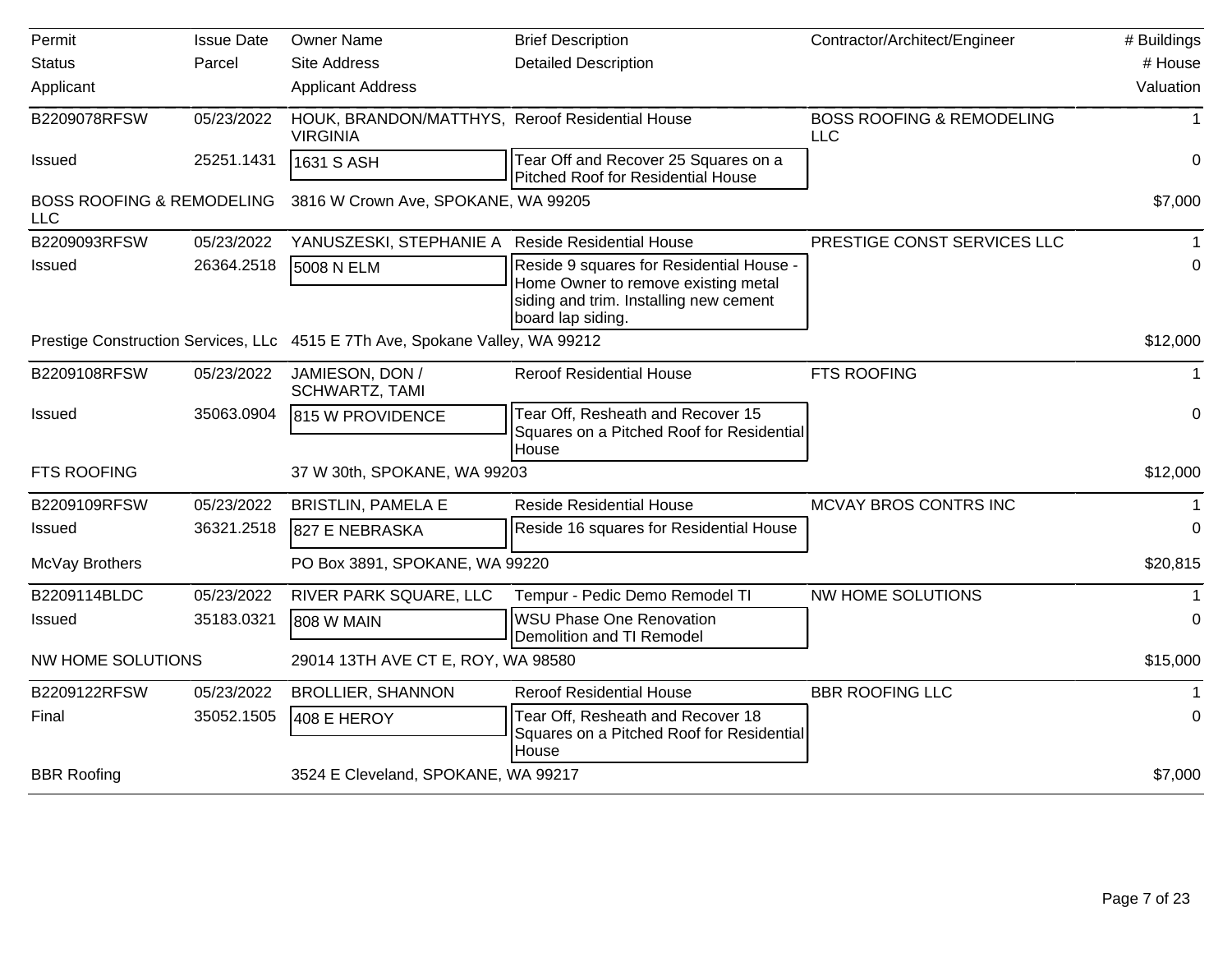| Permit                         | <b>Issue Date</b> | <b>Owner Name</b>                                | <b>Brief Description</b>                                                                                                                                                 | Contractor/Architect/Engineer | # Buildings |
|--------------------------------|-------------------|--------------------------------------------------|--------------------------------------------------------------------------------------------------------------------------------------------------------------------------|-------------------------------|-------------|
| <b>Status</b>                  | Parcel            | <b>Site Address</b>                              | <b>Detailed Description</b>                                                                                                                                              |                               | # House     |
| Applicant                      |                   | <b>Applicant Address</b>                         |                                                                                                                                                                          |                               | Valuation   |
| B2209123RFSW                   | 05/23/2022        | <b>GASS &amp; JESSICK</b>                        | Reroof Rodney Jessick Residential House ICON ROOFING LLC                                                                                                                 |                               |             |
| <b>Issued</b>                  | 35293.1401        | 2528 S GRAND                                     | Tear Off and Recover 21 Squares on a<br>Pitched Roof for Residential House                                                                                               |                               | 0           |
| <b>ICON ROOFING LLC</b>        |                   | 317 W 6th St #201, Moscow, ID 83843              |                                                                                                                                                                          |                               | \$27,500    |
| B2209124RFSW                   | 05/23/2022        | <b>SHRINE PARK ASSN</b>                          | Reroof Commercial/Industrial Building                                                                                                                                    | <b>ICON ROOFING LLC</b>       | $\mathbf 1$ |
| <b>Issued</b>                  | 25116.6001        | 3231 W BOONE                                     | Tear Off, Resheath and Recover 92<br>Squares on a Pitched Roof for<br><b>Commercial/Industrial Building</b>                                                              |                               | 0           |
| <b>ICON ROOFING LLC</b>        |                   | 317 W 6th St #201, Moscow, ID 83843              |                                                                                                                                                                          |                               | \$63,700    |
| B2209133RFSW                   | 05/23/2022        | MARKHAM, PL & D                                  | <b>Reroof Warner House</b>                                                                                                                                               | <b>ICON ROOFING LLC</b>       |             |
| <b>Issued</b>                  | 35293.1712        | 2627 S MANITO                                    | <b>Reroof Warner House</b><br>Tear off and Recover 24 Square on<br><b>Pitched Roof</b><br>Certificate of Appropriateness approved<br>by Historic Preservation on 5/20/22 |                               | $\mathbf 0$ |
| <b>ICON ROOFING LLC</b>        |                   | 317 W 6th St #201, Moscow, ID 83843              |                                                                                                                                                                          |                               | \$14,900    |
| B2209137RFSW                   | 05/23/2022        | KAUFMAN, JAMES H &<br><b>LESLIE</b>              | <b>Reroof Residential House</b>                                                                                                                                          | SPECIALTY HOME PRODUCTS       | $\mathbf 1$ |
| <b>Issued</b>                  | 35334.2401        | 4121 S LEE                                       | Tear Off and Recover 33 Squares on a<br><b>Pitched Roof for Residential House</b>                                                                                        |                               | 0           |
| <b>Specialty Home Products</b> |                   | 2222 E. Mallon Ave, Spokane, WA 99202            |                                                                                                                                                                          |                               | \$19,014    |
| B2209144RFSW                   | 05/23/2022        | WALSH, RICHARD E &<br><b>KELLY L</b>             | <b>Reroof Residential House</b>                                                                                                                                          | <b>NOW REMODELING</b>         | 1           |
| Issued                         | 35083.0812        | 619 E ERMINA                                     | Tear Off and Recover 18 Squares on a<br>Pitched Roof for Residential House                                                                                               |                               | $\mathbf 0$ |
| <b>NOW REMODELING</b>          |                   | 1131 E Westview Ct Suite 115A, SPOKANE, WA 99218 |                                                                                                                                                                          |                               | \$9,000     |
| B2209145RFSW                   | 05/23/2022        | SOLHEIM, MARNI A                                 | <b>Reroof Residential House</b>                                                                                                                                          | SPECIALTY HOME PRODUCTS       |             |
| <b>Issued</b>                  | 25121.2509        | 1711 W EUCLID                                    | Tear Off and Recover 31 Squares on a<br>Pitched Roof for Residential House                                                                                               |                               | 0           |
| <b>Specialty Home Products</b> |                   | 2222 E. Mallon Ave, Spokane, WA 99202            |                                                                                                                                                                          |                               | \$17,628    |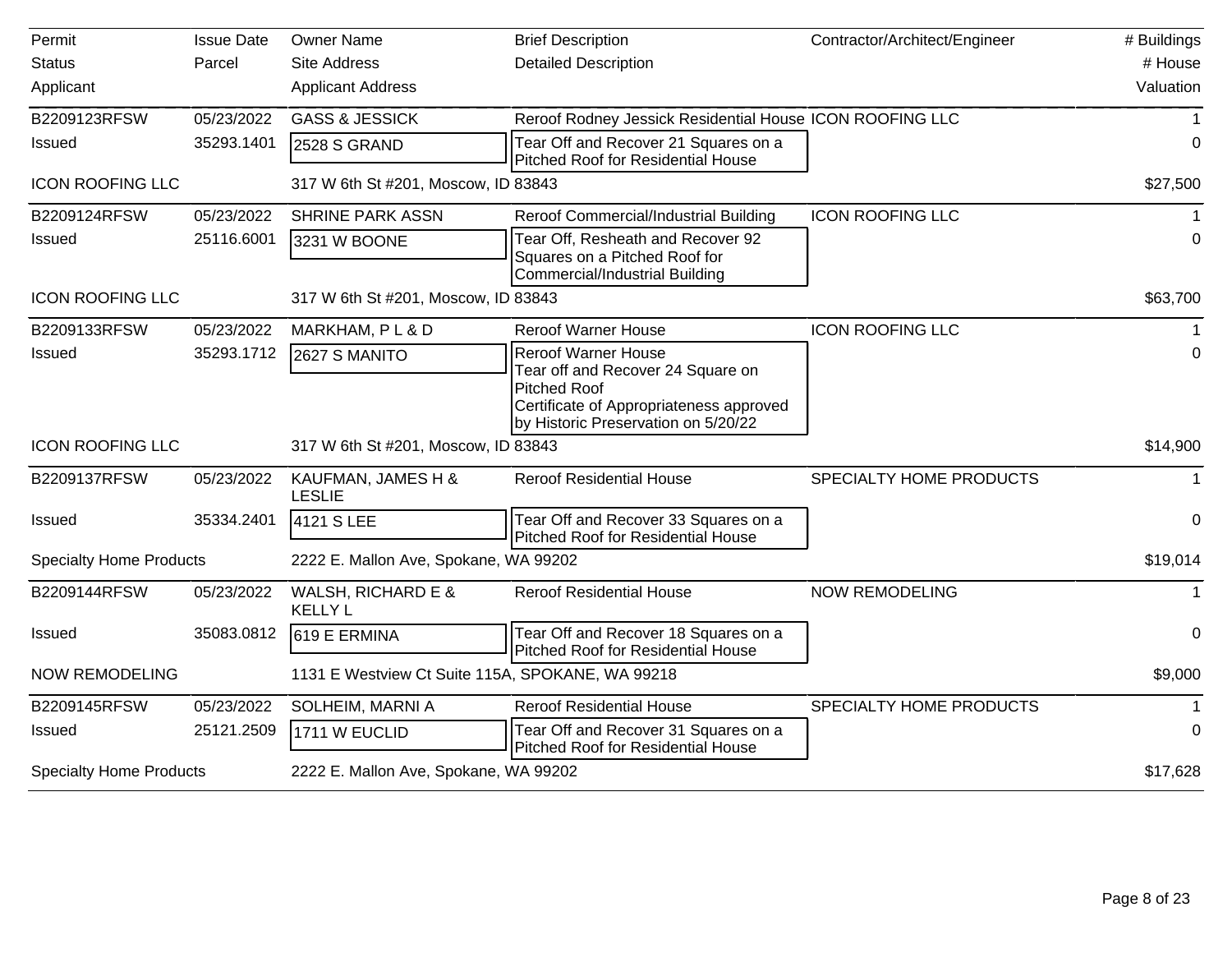| Permit                                  | <b>Issue Date</b> | <b>Owner Name</b>                             | <b>Brief Description</b>                                                                                                                                  | Contractor/Architect/Engineer | # Buildings  |
|-----------------------------------------|-------------------|-----------------------------------------------|-----------------------------------------------------------------------------------------------------------------------------------------------------------|-------------------------------|--------------|
| <b>Status</b>                           | Parcel            | <b>Site Address</b>                           | <b>Detailed Description</b>                                                                                                                               |                               | # House      |
| Applicant                               |                   | <b>Applicant Address</b>                      |                                                                                                                                                           |                               | Valuation    |
| B2209153RFSW                            | 05/23/2022        | <b>BARRAGAN, ORLANDO &amp;</b><br>AMY         | <b>Reroof Residential House</b>                                                                                                                           | <b>TORO ROOFING LLC</b>       | $\mathbf{1}$ |
| <b>Issued</b>                           | 26263.3002        | 7111 N WINSTON                                | Tear Off and Recover 33 Squares on a<br>Pitched Roof for Residential House - Will<br>line installing TPO, rigid insulation over<br>seamless roof membrane |                               | $\mathbf 0$  |
| <b>TORO ROOFING LLC</b>                 |                   | 643 ADAMS RD S, QUINCY, WA 98848              |                                                                                                                                                           |                               | \$12,000     |
| B2209155RFSW                            | 05/23/2022        | MEAGLEY, KATHLEEN S                           | <b>Reroof Residential House</b>                                                                                                                           | ADVANCE ROOFING LLC           | 1            |
| <b>Issued</b>                           | 35304.1904        | 621 W 27TH                                    | Tear Off, Resheath and Recover 19.10<br>Squares on a Pitched Roof for Residential<br>House                                                                |                               | 0            |
| <b>Advance Roofing</b>                  |                   | 6105 N Regal St Apt D., Spokane, WA 99208     |                                                                                                                                                           |                               | \$23,300     |
| B2209166RFSW                            | 05/23/2022        | WYNNE, MICHELLE M                             | <b>Reroof Residential Garage</b>                                                                                                                          | SPECIALTY HOME PRODUCTS       |              |
| <b>Issued</b>                           | 36314.1503        | 5017 N STEVENS                                | Tear Off, Resheath and Recover 10<br>Squares on a Pitched Roof for Residential<br>Garage                                                                  |                               | 0            |
| <b>Specialty Home Products</b>          |                   | 2222 E. Mallon Ave, Spokane, WA 99202         |                                                                                                                                                           |                               | \$7,777      |
| B2209172RFSW                            | 05/23/2022        | YOUNG, CHADRON J                              | <b>Reroof Residential House</b>                                                                                                                           | <b>3 PEAKS NORTHWEST LLC</b>  |              |
| Issued                                  | 35094.3223        | 1501 N REGAL                                  | Recover 38 Squares on a Pitched Roof<br>for Residential House - Going over 1 layer<br>of existing shingles                                                |                               | 0            |
| 3 Peaks Northwest LLC                   |                   | 2290 West Fairway Dr., Coeurd'Alene, Id 83815 |                                                                                                                                                           |                               | \$12,000     |
| B2209175RFSW                            | 05/23/2022        | WALLACE, LEONARD O &<br>PAMELA R              | <b>Reroof Residential House</b>                                                                                                                           |                               | 1            |
| <b>Issued</b>                           | 36324.0815        | <b>1305 E CROWN</b>                           | Tear Off and Recover 17 Squares on a<br>Pitched Roof for Residential House                                                                                |                               | $\mathbf 0$  |
| WALLACE, LEONARD O &<br><b>PAMELA R</b> |                   | 560 E BIRCH AVE, COEUR D ALENE, ID 83814      |                                                                                                                                                           |                               | \$14,000     |
| B2209200RFSW                            | 05/23/2022        | BROWN, RODNEY G &<br><b>KRISTINE</b>          | Reroof Rodney Brown Residential House ICON ROOFING LLC                                                                                                    |                               | $\mathbf 1$  |
| <b>Issued</b>                           | 36323.2106        | 34 E SANSON                                   | Tear Off and Recover 9 Squares on a<br>Pitched Roof for Residential House                                                                                 |                               | 0            |
| <b>ICON ROOFING LLC</b>                 |                   | 317 W 6th St #201, Moscow, ID 83843           |                                                                                                                                                           |                               | \$7,900      |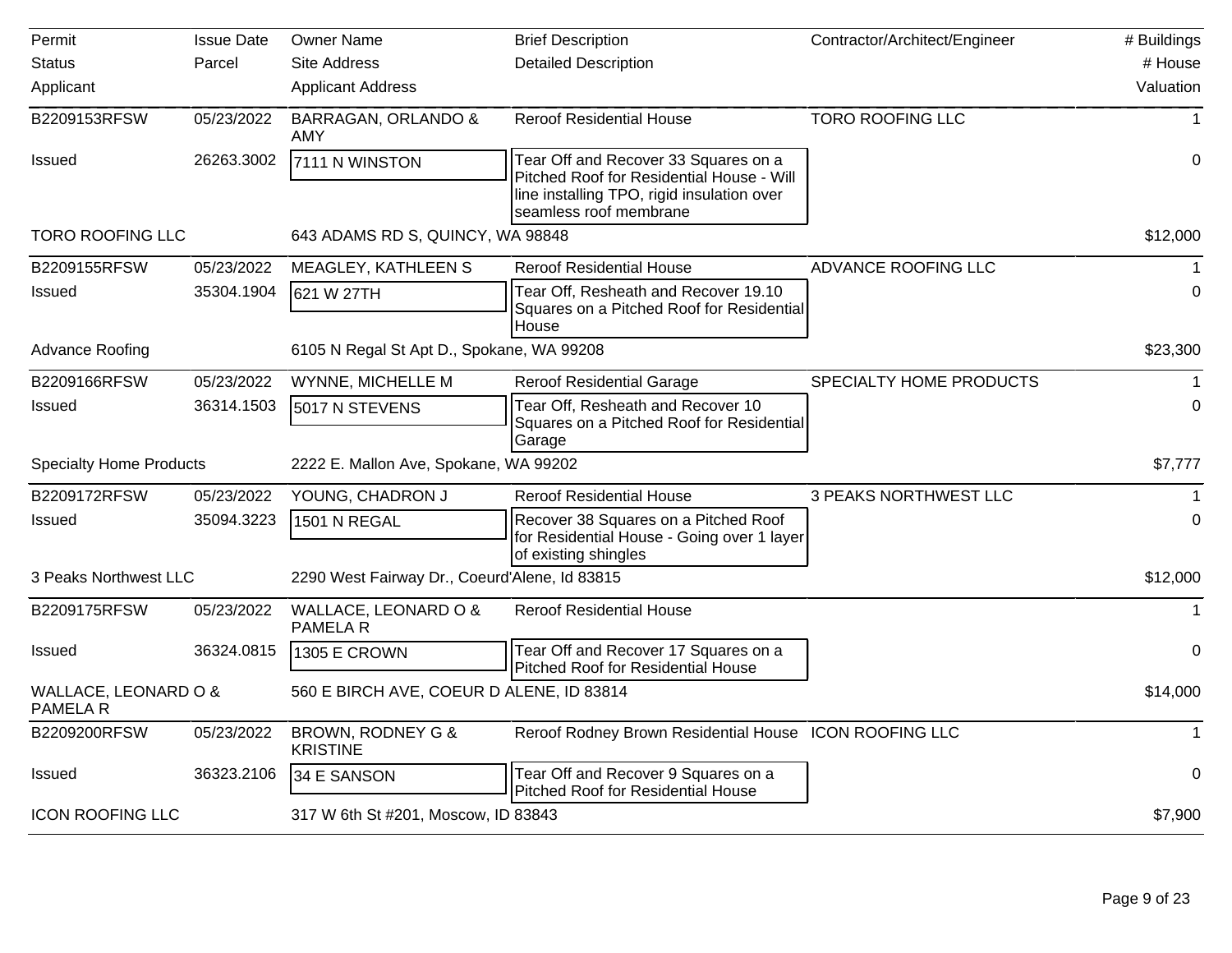| Permit                               | <b>Issue Date</b> | <b>Owner Name</b>                                  | <b>Brief Description</b>                                                               | Contractor/Architect/Engineer          | # Buildings |
|--------------------------------------|-------------------|----------------------------------------------------|----------------------------------------------------------------------------------------|----------------------------------------|-------------|
| <b>Status</b>                        | Parcel            | <b>Site Address</b>                                | <b>Detailed Description</b>                                                            |                                        | # House     |
| Applicant                            |                   | <b>Applicant Address</b>                           |                                                                                        |                                        | Valuation   |
| B2209202RFSW                         | 05/23/2022        | <b>ENSLOW III, ROBERT K &amp;</b><br><b>SHEENA</b> | <b>Reroof Residential House</b>                                                        | PALMER CONSTRUCTION                    |             |
| Final                                | 25124.1806        | <b>1923 W NORA</b>                                 | Tear Off and Recover 27.28 Squares on a<br>Pitched Roof for Residential House          |                                        | 0           |
| PALMER CONSTRUCTION                  |                   | 12018 East 1st Ave Ste A, SPOKANE VALLEY, WA 99206 |                                                                                        |                                        | \$33,840    |
| B2209207RFSW                         | 05/23/2022        | ANDERSON, NICHOLAS &<br><b>LORETTA</b>             | Reroof nick Residential House & Garage                                                 | <b>D G CONTRACTING LLC</b>             | 1           |
| Final                                | 35071.0308        | 237 W EUCLID                                       | Tear Off and Recover 22 Squares on a<br>Pitched Roof for Residential House &<br>Garage |                                        | 0           |
| DG Contracting LLC                   |                   | 4515 E LA DOLCE RD, COLBERT, WA 99005              |                                                                                        |                                        | \$20,000    |
| B2209208RFSW                         | 05/23/2022        | BRUNDT, LARRY C                                    | Reroof larry Residential House                                                         | <b>D G CONTRACTING LLC</b>             |             |
| Final                                | 35074.3202        | 2018 N NORMANDIE                                   | Tear Off and Recover 14 Squares on a<br>Pitched Roof for Residential House             |                                        | 0           |
| 5324 E Sharp Ave                     |                   | 4515 E LA DOLCE RD, COLBERT, WA 99005              |                                                                                        |                                        | \$15,000    |
| B2209209RFSW                         | 05/23/2022        | HASKELL, BECKY M                                   | <b>Reroof Residential House</b>                                                        | <b>GARCIA ROOFING LLC</b>              | 1           |
| <b>Issued</b>                        | 35222.4103        | 514 S HAVEN                                        | Tear Off and Recover 15 Squares on a<br><b>Pitched Roof for Residential House</b>      |                                        | 0           |
| <b>Garcia Roofing LLC</b>            |                   | 2604 e 7th, spokane, WA 99202                      |                                                                                        |                                        | \$10,000    |
| B2209212BLDR                         | 05/26/2022        | HARMON, L<br>SCOTT/GUENZEL, KIRSTEN                | New Accessory Structure-Residential<br>Garage- detached<br>(Garages/Carports/Sheds     | <b>BIG DOG CUSTOM CARPENTRY</b><br>LLC |             |
| <b>Issued</b>                        | 25024.3907        | 3215 N PARK                                        | New Accessory Structure-Residential<br>Garage- Stick Built 475sqft                     |                                        | 0           |
|                                      |                   |                                                    | **Completing Structure started on permit<br>B2118730BLDR**                             |                                        |             |
| <b>Big Dog Custom Carpentry</b>      |                   | 5321 S Perry St, Spokane, WA 99223                 |                                                                                        |                                        | \$40,000    |
| B2209222RFSW                         | 05/24/2022        | DEPUE, GREGORY<br>S/DEPUE, PHYLLIS G               | <b>Reroof Residential House</b>                                                        | COPESTETIC CONTRACTORS LLC             | 1           |
| <b>Issued</b>                        | 35064.4203        | 620 W ALICE                                        | Tear Off and Recover 20 Squares on a<br><b>Pitched Roof for Residential House</b>      |                                        | 0           |
| COPESTETIC CONTRACTORS<br><b>LLC</b> |                   | 713 W Kiernan Ave, SPOKANE, WA 99205               |                                                                                        |                                        | \$11,110    |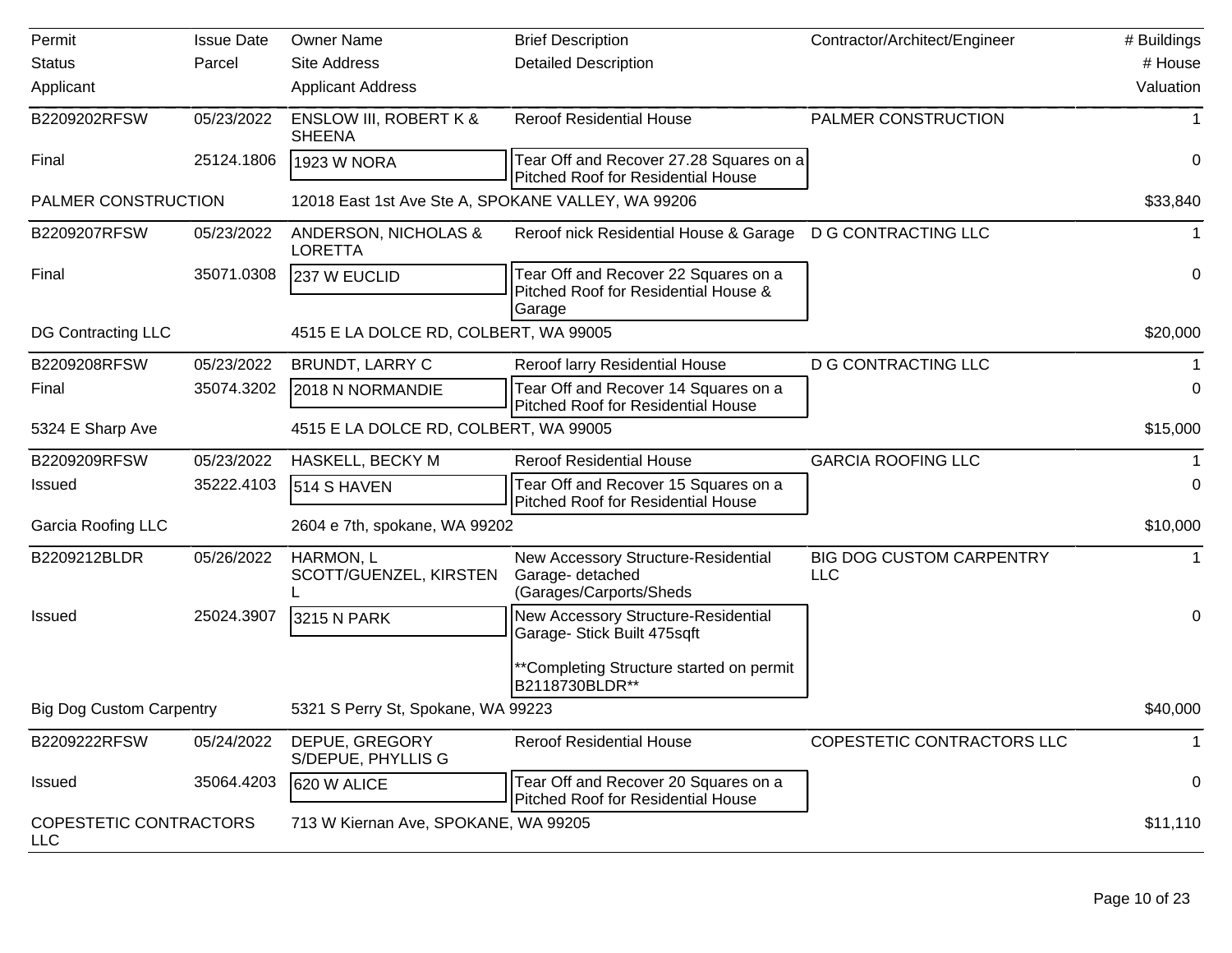| Permit                                | <b>Issue Date</b> | <b>Owner Name</b>                        | <b>Brief Description</b>                                                                                             | Contractor/Architect/Engineer  | # Buildings  |
|---------------------------------------|-------------------|------------------------------------------|----------------------------------------------------------------------------------------------------------------------|--------------------------------|--------------|
| <b>Status</b>                         | Parcel            | <b>Site Address</b>                      | <b>Detailed Description</b>                                                                                          |                                | # House      |
| Applicant                             |                   | <b>Applicant Address</b>                 |                                                                                                                      |                                | Valuation    |
| B2209232RFSW                          | 05/24/2022        | LASALLE, MICHAEL &<br><b>MICHELLE</b>    | Reroof Michael LaSalle Residential<br>House                                                                          | <b>ICON ROOFING LLC</b>        |              |
| <b>Issued</b>                         | 35051.3301        | 1328 E WALTON                            | Tear Off and Recover 14 Squares on a<br><b>Pitched Roof for Residential House</b>                                    |                                | 0            |
| <b>ICON ROOFING LLC</b>               |                   | 317 W 6th St #201, Moscow, ID 83843      |                                                                                                                      |                                | \$10,800     |
| B2209234RFSW                          | 05/24/2022        | RIVERDAY HOLDINGS, LLC                   | Replace/Install Windows Riverday School RYLAND CARTER CONSTRUCTION<br><b>Commercial/Industrial Building</b>          |                                |              |
| <b>Issued</b>                         | 35224.2620        | 4249 E PRATT                             | Replace 6 windows for<br>Commercial/Industrial Building                                                              |                                | 0            |
| <b>Ryland Carter Construction</b>     |                   | 8516 N Forest Blvd, Spokane, WA 99208    |                                                                                                                      |                                | \$2,700      |
| B2209241RFSW                          | 05/24/2022        | Smith, Dick                              | Reroof Smith, Dick Residential House                                                                                 | KODIAK ROOFING CO INC          |              |
| Final                                 | 25142.0302        | 1418 N RIVER RIDGE                       | Tear Off and Recover 28 Squares on a<br>Pitched Roof for Residential House                                           |                                | 0            |
| Kodiak Roofing                        |                   | 1504 E SPRAGUE AVENUE, SPOKANE, WA 99202 |                                                                                                                      |                                | \$13,905     |
| B2209242RFSW                          | 05/24/2022        | HANSEN, SAUL R &<br><b>KATELYN M</b>     | <b>Reroof Residential House</b>                                                                                      |                                | 1            |
| Issued                                | 35282.0622        | 1511 E 17TH                              | Tear Off, Resheath and Recover 12<br>Squares on a Pitched Roof for Residential                                       |                                | 0            |
| HANSEN, SAUL R & KATELYN M            |                   | 1511 E 17TH AVE, SPOKANE, WA 99203       | House                                                                                                                |                                | \$9,000      |
| B2209246BLDR                          | 05/24/2022        | <b>BACHMAN, NEIL A</b>                   | New Residential Garage Detached- 1811<br>E Providence.                                                               |                                | $\mathbf{1}$ |
| <b>Issued</b>                         | 35043.0607        | 1811 E PROVIDENCE                        | New Residential Garage Detached- 1811<br>E Providence.                                                               |                                | 0            |
|                                       |                   |                                          | 480 square foot garage.                                                                                              |                                |              |
| <b>BACHMAN, NEIL A</b>                |                   | 1811 E PROVIDENCE AVE, SPOKANE, WA 99207 |                                                                                                                      |                                | \$23,419     |
| B2209252RFSW                          | 05/24/2022        | BANNISTER, BRAD D &<br><b>JESSIE A</b>   | Reroof BANNISTER Residential House                                                                                   | CHUCK HENDERSON ROOFING<br>LLC | 1            |
| Final                                 | 36323.0507        | 532 E SANSON                             | Tear Off and Recover 15 Squares on a<br>Pitched Roof for Residential House -<br>REROOF 2 STEEP SLOPES HOUSE<br>ONLY. |                                | 0            |
| CHUCK HENDERSON ROOFING<br><b>LLC</b> |                   | 6602 S HWY 27, SPOKANE, WA 99206         |                                                                                                                      |                                | \$9,000      |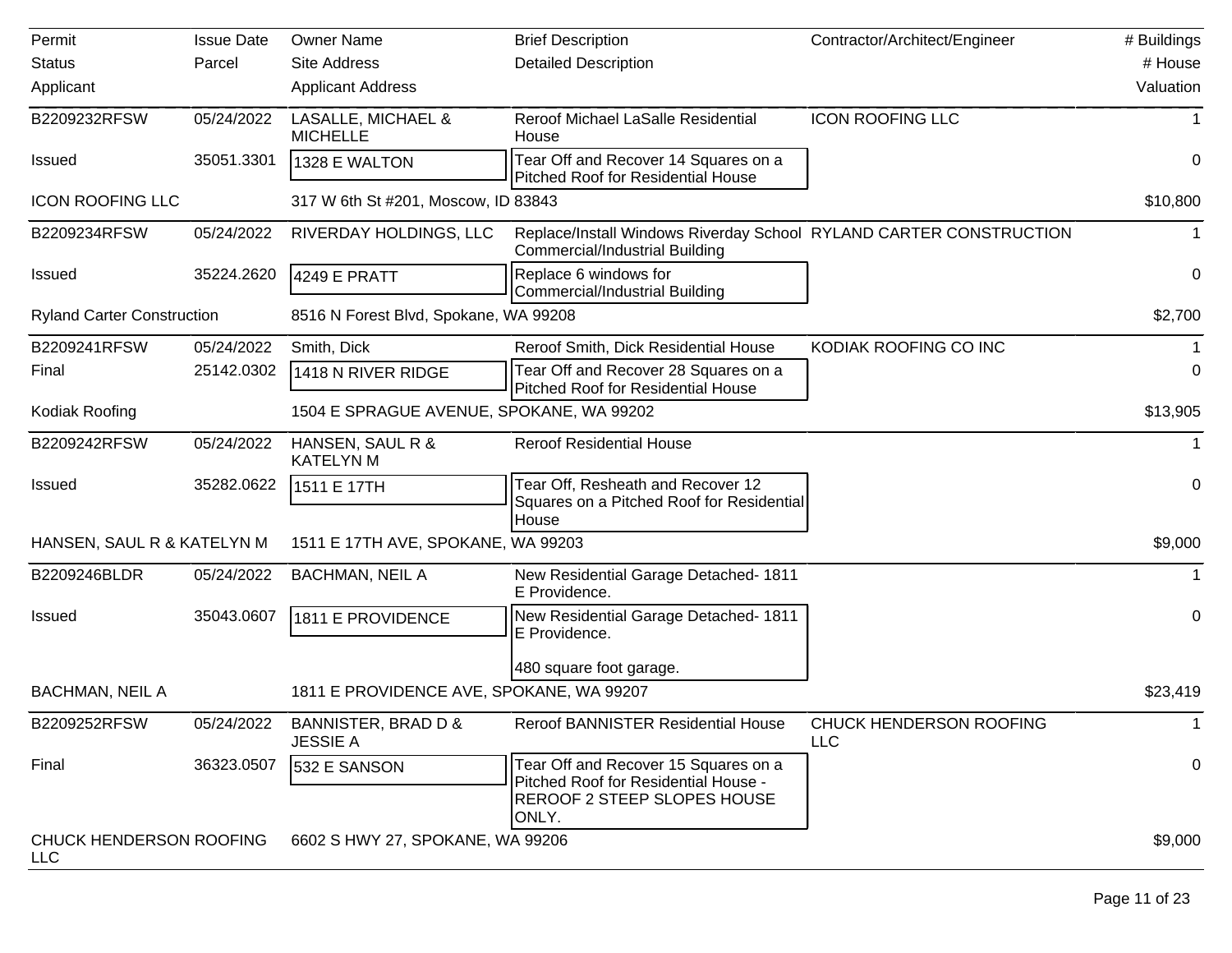| Permit                                            | <b>Issue Date</b> | <b>Owner Name</b>                                 | <b>Brief Description</b>                                                                | Contractor/Architect/Engineer                     | # Buildings |
|---------------------------------------------------|-------------------|---------------------------------------------------|-----------------------------------------------------------------------------------------|---------------------------------------------------|-------------|
| <b>Status</b>                                     | Parcel            | <b>Site Address</b>                               | <b>Detailed Description</b>                                                             |                                                   | # House     |
| Applicant                                         |                   | <b>Applicant Address</b>                          |                                                                                         |                                                   | Valuation   |
| B2209253RFSW                                      | 05/24/2022        | DEREVNYUK, VLADIMIR &<br>SOKOLOVA, ZANNA          | <b>Reroof Residential House</b>                                                         | PALMER CONSTRUCTION                               | 1           |
| Issued                                            | 35033.1407        | 2904 E BRIDGEPORT                                 | Tear Off and Recover 13.66 Squares on a<br><b>Pitched Roof for Residential House</b>    |                                                   | 0           |
| PALMER CONSTRUCTION                               |                   |                                                   | 16124 E Marietta Ave STE 102, SPOKANE VALLEY, WA 99216                                  |                                                   | \$8,730     |
| B2209257RFSW                                      | 05/24/2022        | <b>COOKE, MITCHELL S &amp;</b><br><b>NICOLE M</b> | <b>Reroof Residential House</b>                                                         | <b>BARTLETT HOMES &amp; ROOFING</b><br><b>LLC</b> |             |
| Issued                                            | 25014.0504        | 3710 N OAK                                        | Tear Off and Recover 19 Squares on a<br>Pitched Roof for Residential House              |                                                   | $\mathbf 0$ |
| <b>BARTLETT HOMES &amp; ROOFING</b><br><b>LLC</b> |                   | 1307 S Maple Grove Rd, BOISE, ID 83709            |                                                                                         |                                                   | \$11,735    |
| B2209263RFSW                                      | 05/24/2022        | ORTMAN, DAVID W & KAREN Reroof Residential House  |                                                                                         | <b>GREATER AMERICAN CNSTRCTN</b><br>CO            |             |
| <b>Issued</b>                                     | 34071.0311        | 6715 S MEADOW                                     | Tear Off and Recover 38 Squares on a<br><b>Pitched Roof for Residential House</b>       |                                                   | 0           |
| Greater American Construction Co.                 |                   | 7900 N Market St, Spokane, WA 99217               |                                                                                         |                                                   | \$11,500    |
| B2209268FENC                                      | 05/26/2022        | TICE, WILLIAM J & SUSAN L                         | New Residential Fence - Contractor                                                      | <b>ALL STAR FENCE</b>                             |             |
| Issued                                            | 35304.0814        | 524 W 22ND                                        | New Residential - 78 total linear footage                                               |                                                   | 0           |
| Dylan Walling                                     |                   | 903 e pacific ave, spokane, WA 99202              |                                                                                         |                                                   | \$11,900    |
| B2209280FENC                                      | 05/26/2022        | <b>GALYAN, VAN &amp; VIRGINIA</b>                 | TO FINISH B1313954FENC                                                                  |                                                   |             |
| Final                                             | 35053.3905        | 408 E DALTON                                      | Permit to finish B1313954FENC with final<br>inspection.<br>224' of 6' Fence             |                                                   | $\Omega$    |
| <b>GALYAN, VAN &amp; VIRGINIA</b>                 |                   | PO BOX 7516, SPOKANE, WA 99207                    |                                                                                         |                                                   | \$11,500    |
| B2209283RFSW                                      | 05/24/2022        | ROBERTS, CHERI                                    | <b>Reroof Residential House</b>                                                         | <b>NW PEAK ROOFING LLC</b>                        |             |
| Issued                                            | 35074.6202        | 623 W NORA                                        | Tear Off, Resheath and Recover 15<br>Squares on a Pitched Roof for Residential<br>House |                                                   | $\Omega$    |
| <b>NW Peak Roofing LLC</b>                        |                   | 5183 W Palmwood Ln, POST FALLS, ID 83854          |                                                                                         |                                                   | \$3,225     |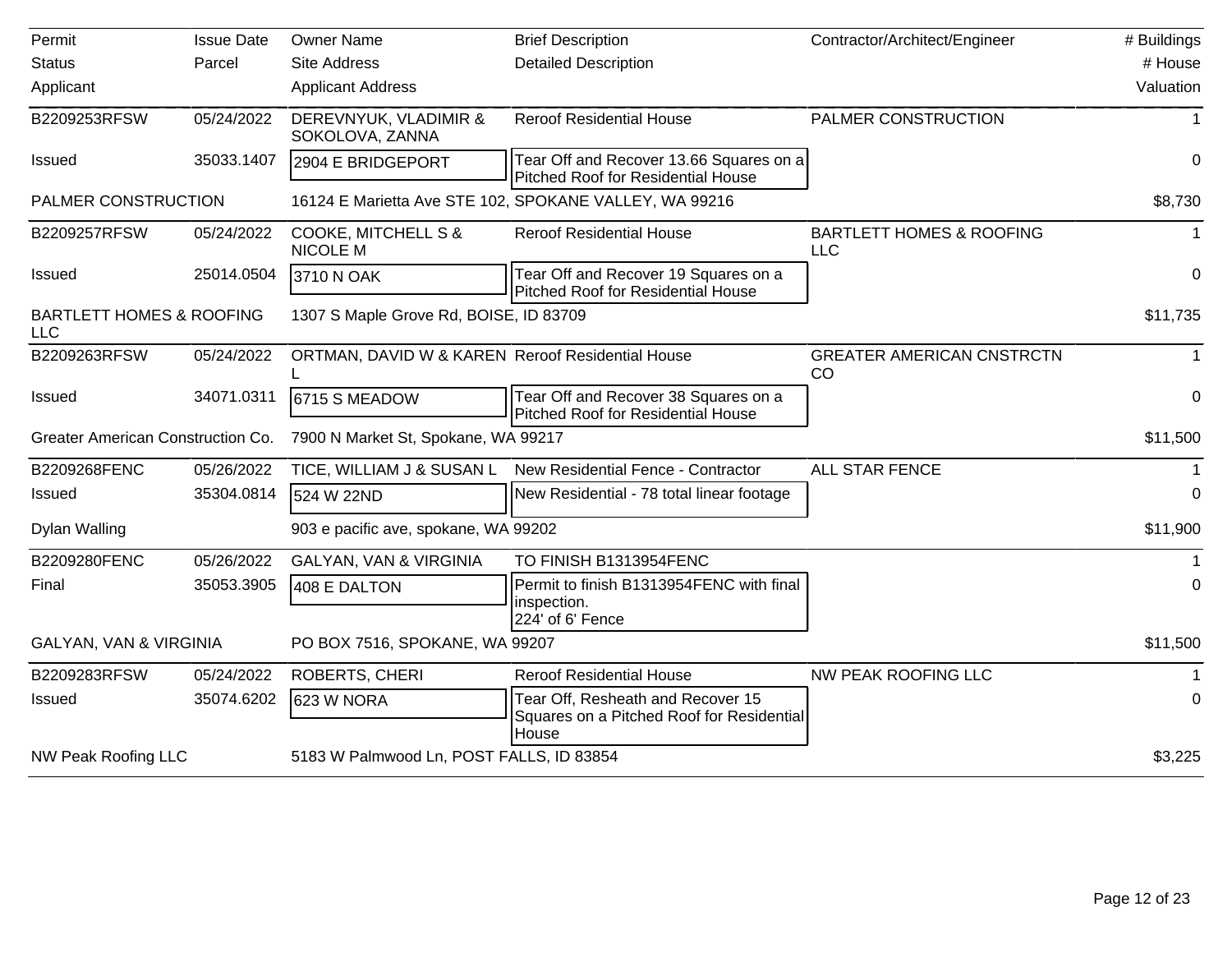| Permit                              | <b>Issue Date</b> | <b>Owner Name</b>                           | <b>Brief Description</b>                                                               | Contractor/Architect/Engineer | # Buildings |
|-------------------------------------|-------------------|---------------------------------------------|----------------------------------------------------------------------------------------|-------------------------------|-------------|
| <b>Status</b>                       | Parcel            | <b>Site Address</b>                         | <b>Detailed Description</b>                                                            |                               | # House     |
| Applicant                           |                   | <b>Applicant Address</b>                    |                                                                                        |                               | Valuation   |
| B2209295RFSW                        | 05/24/2022        | <b>HOUGH &amp; HOUGH</b>                    | <b>Residential House &amp; Garage</b><br>Improvements                                  | AFFORDABLE NW ROOFING INC     | 1           |
| <b>Issued</b>                       | 35294.2619        | 1115 E 29TH                                 | Reside 30 squares and Replace 16<br>windows for Residential House & Garage             |                               | 0           |
| <b>Affordable Northwest Roofing</b> |                   | 300 Legend Tree Ln, Hauser, ID 83854        |                                                                                        |                               | \$57,000    |
| B2209301RFSW                        | 05/24/2022        | WEST, MEAGAN L                              | Replace/Install Windows Residential<br>House                                           | R G M REMODELING LLC          | $\mathbf 1$ |
| <b>Issued</b>                       | 35302.2209        | 1114 W 18TH                                 | Replace 4 windows for Residential House<br>- replaced 4 windows in basement            |                               | $\mathbf 0$ |
| R G M REMODELING LLC                |                   | PO Box 398, Valleyford, WA 99036            |                                                                                        |                               | \$800       |
| B2209307RFSW                        | 05/25/2022        | BROWN, CLINTON J &<br><b>JENNIFER H</b>     | Reroof Residential House & Garage                                                      | <b>GARCIA ROOFING LLC</b>     | 1           |
| Final                               | 26354.1307        | 3238 W LITCHFIELD                           | Tear Off and Recover 15 Squares on a<br>Pitched Roof for Residential House &<br>Garage |                               | 0           |
| <b>Garcia Roofing LLC</b>           |                   | 2604 e 7th, spokane, WA 99202               |                                                                                        |                               | \$15,000    |
| B2209308RFSW                        | 05/25/2022        | JOHNSON, TRAVIS E                           | Reroof Residential House & Garage                                                      | <b>GARCIA ROOFING LLC</b>     | 1           |
| Final                               | 36282.2304        | 7414 N PITTSBURG                            | Tear Off and Recover 21 Squares on a<br>Pitched Roof for Residential House &<br>Garage |                               | 0           |
| <b>Garcia Roofing LLC</b>           |                   | 2604 e 7th, spokane, WA 99202               |                                                                                        |                               | \$25,000    |
| B2209313RFSW                        | 05/25/2022        | BAYHAM, BRYAN/RIOPELLE,<br>DIANI/BAYHAM, DE | Reroof bryan Residential House &<br>Garage                                             | <b>D G CONTRACTING LLC</b>    | 1           |
| <b>Issued</b>                       | 35321.0814        | 707 E 32ND                                  | Tear Off and Recover 30 Squares on a<br>Pitched Roof for Residential House &<br>Garage |                               | 0           |
| <b>DG Contracting LLC</b>           |                   | 4515 E LA DOLCE RD, COLBERT, WA 99005       |                                                                                        |                               | \$15,000    |
| B2209317FENC                        | 05/28/2022        | JONES, MARK                                 | New Residential Fence- 18ft                                                            |                               |             |
| <b>Issued</b>                       | 35043.1208        | 1516 E DALTON                               | New Residential Fence- 18ft<br>Adding a 18ft fence to back yard.                       |                               | 0           |
|                                     |                   |                                             | Mark Jones 208-965-6866                                                                |                               |             |
| JONES, MARK                         |                   | 1516 E DALTON AVE, SPOKANE, WA 99207        |                                                                                        |                               | \$2,000     |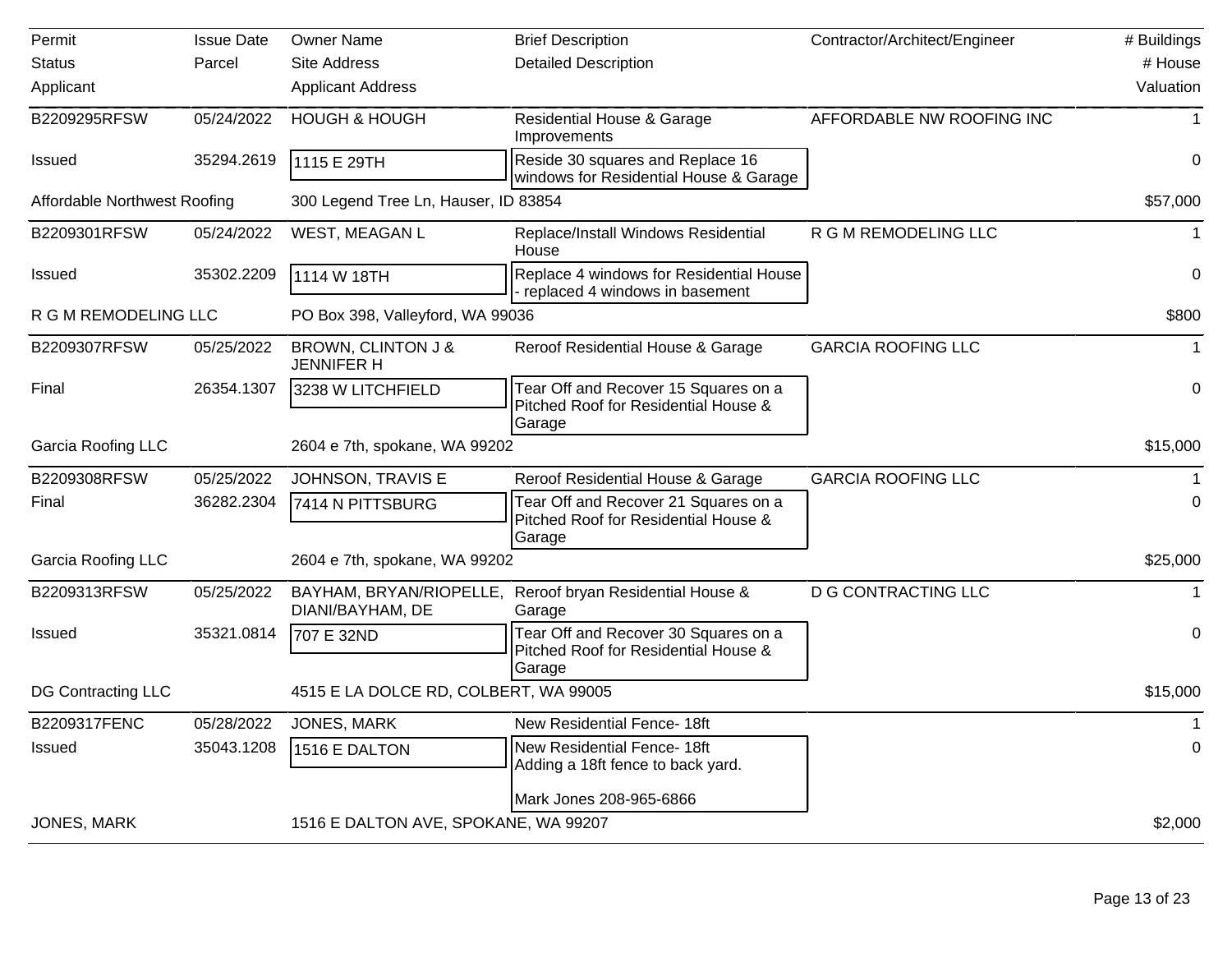| Permit                                       | <b>Issue Date</b> | <b>Owner Name</b>                                   | <b>Brief Description</b>                                                     | Contractor/Architect/Engineer | # Buildings  |
|----------------------------------------------|-------------------|-----------------------------------------------------|------------------------------------------------------------------------------|-------------------------------|--------------|
| <b>Status</b>                                | Parcel            | Site Address                                        | <b>Detailed Description</b>                                                  |                               | # House      |
| Applicant                                    |                   | <b>Applicant Address</b>                            |                                                                              |                               | Valuation    |
| B2209322RFSW                                 | 05/25/2022        | AJR LLC                                             | <b>Commercial/Industrial Building</b><br>Improvements                        | A-1 GENERAL CONTRACTORS INC   | -1           |
| <b>Issued</b>                                | 25031.0117        | 4627 N Assembly                                     | Reside 1 squares and Replace 1 windows<br>for Commercial/Industrial Building |                               | $\Omega$     |
| A-1 GENERAL CONTRACTORS<br><b>INC</b>        |                   | N 6410 MONROE, SPOKANE, WA 99208                    |                                                                              |                               | \$11,000     |
| B2209325RFSW                                 | 05/25/2022        | ROBINSON, JESSE W                                   | Reroof Robinson-1734-R Residential<br>House                                  | <b>JIMMY'S ROOFING</b>        | $\mathbf{1}$ |
| Issued                                       | 35094.2817        | 1734 N COOK                                         | Tear Off and Recover 13 Squares on a<br>Pitched Roof for Residential House   |                               | $\mathbf 0$  |
| <b>JIMMY'S ROOFING</b>                       |                   |                                                     | 11401 E. Montgomery Drive, #2, SPOKANE VALLEY, WA 99206                      |                               | \$8,000      |
| B2209329FENC                                 | 05/26/2022        | <b>GILLIAM, TONI &amp;</b><br>DALE/GILLIAM, MARK    | New Residential Fence-199 total linear ft.                                   |                               | $\mathbf 1$  |
| <b>Issued</b>                                | 35072.1005        | 1123 W FREDERICK                                    | New Residential Fence-199 total linear ft.                                   |                               | $\Omega$     |
|                                              |                   |                                                     | Toni Gilliam 509-951-4715                                                    |                               |              |
| GILLIAM, TONI & DALE/GILLIAM,<br><b>MARK</b> |                   | 1131 E WESTVIEW CT STE 110, SPOKANE, WA 99218       |                                                                              |                               | \$5,500      |
| B2209330FENC                                 | 05/25/2022        | ROSS, DEBRA J                                       | <b>New Residential Fence</b>                                                 |                               | $\mathbf{1}$ |
| <b>Issued</b>                                | 35161.2001        | 1214 N STONE                                        | <b>New Residential Fence</b><br>66' Linear Fencing                           |                               | $\Omega$     |
| ROSS, DEBRA J                                |                   | 1214 N STONE ST, SPOKANE, WA 99202                  |                                                                              |                               | \$4,000      |
| B2209333RFSW                                 | 05/25/2022        | MANN, ROBERT &<br><b>CAROLINE</b>                   | Reroof Robert Mann Residential House                                         | WESTERN CONST & ROOFING LLC   |              |
| <b>Issued</b>                                | 35092.0606        | 3024 N HOGAN                                        | Tear Off and Recover 32 Squares on a<br>Pitched Roof for Residential House   |                               | $\mathbf 0$  |
| <b>WESTERN CONST &amp; ROOFING</b><br>LLC    |                   | 2900 N Government Way # 27, Coeur d'Alene, ID 83815 |                                                                              |                               | \$13,065     |
| B2209345FENC                                 | 05/25/2022        | DENVER ST TOWNHOMES<br><b>LLC</b>                   | New Fence MF                                                                 |                               | $\mathbf{1}$ |
| Issued                                       | 35201.6423        | 618 S DENVER                                        | New Fence at Multi Family                                                    |                               | 0            |
| DENVER ST TOWNHOMES LLC                      |                   | 1214 W CHAUCER AVE, SPOKANE, WA 99208-8675          |                                                                              |                               | \$3,000      |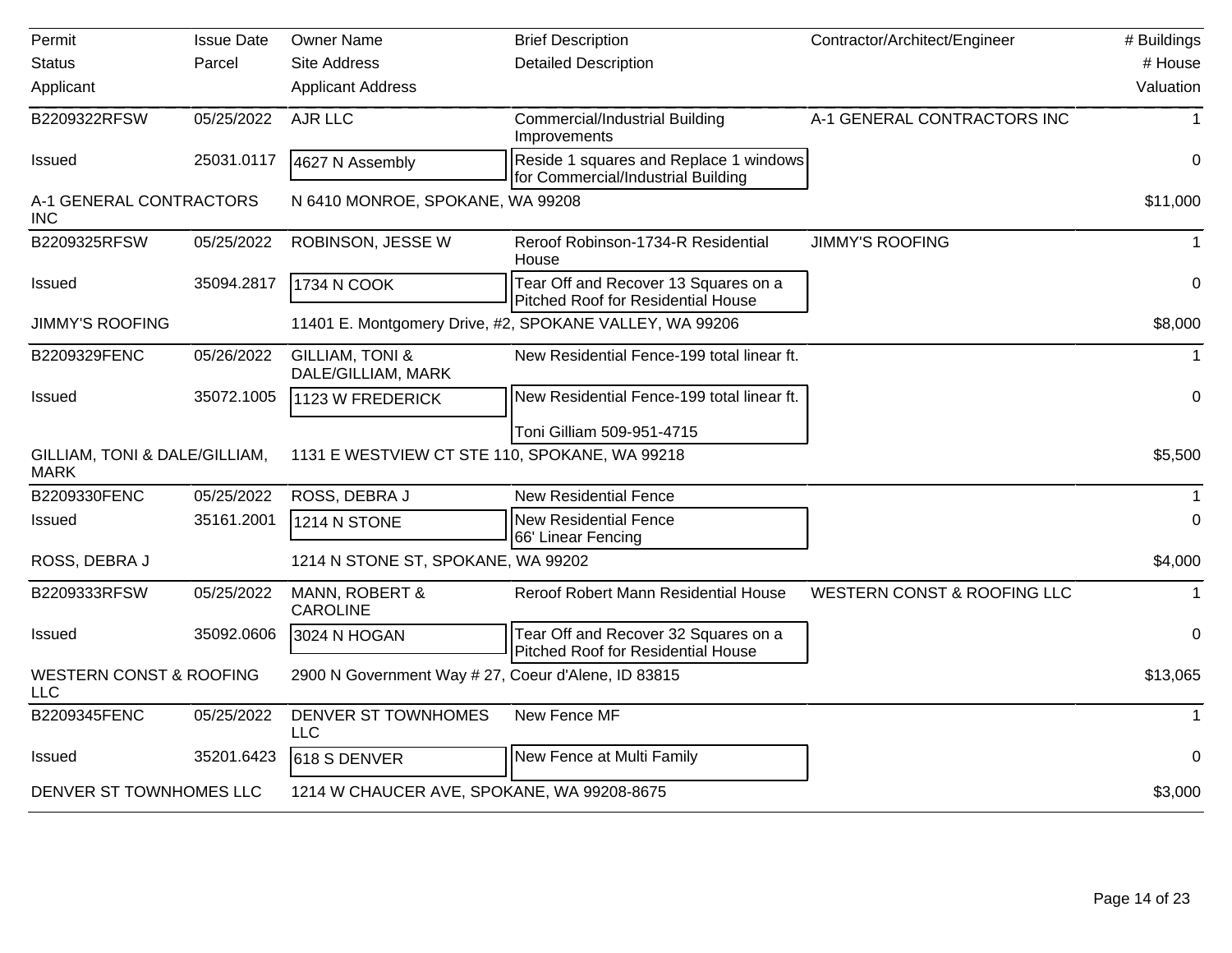| Permit                          | <b>Issue Date</b> | <b>Owner Name</b>                                                  | <b>Brief Description</b>                                                                                  | Contractor/Architect/Engineer          | # Buildings  |
|---------------------------------|-------------------|--------------------------------------------------------------------|-----------------------------------------------------------------------------------------------------------|----------------------------------------|--------------|
| <b>Status</b>                   | Parcel            | <b>Site Address</b>                                                | <b>Detailed Description</b>                                                                               |                                        | # House      |
| Applicant                       |                   | <b>Applicant Address</b>                                           |                                                                                                           |                                        | Valuation    |
| B2209348RFSW                    | 05/25/2022        | HOWARD, NANCY J                                                    | Replace/Install Windows Residential<br>House                                                              |                                        | $\mathbf{1}$ |
| <b>Issued</b>                   | 36331.2018        | 2203 E NEBRASKA                                                    | Replace 1 windows for Residential House                                                                   |                                        | 0            |
| HOWARD, NANCY J                 |                   | 2203 N NEBRASKA AVE, SPOKANE, WA 99208                             |                                                                                                           |                                        | \$3,500      |
| B2209351RFSW                    | 05/25/2022        | PACKER, KRISTAN ANNE<br><b>RENE</b>                                | <b>Reroof Residential House</b>                                                                           | GOTHMANN CONSTRUCTION LLC              | $\mathbf 1$  |
| Issued                          | 26362.1508        | 5629 N MILTON                                                      | Tear Off, Resheath and Recover 9<br>Squares on a Pitched Roof for Residential<br>House                    |                                        | 0            |
|                                 |                   | GOTHMANN CONSTRUCTION LLC 203 N PROGRESS, SPOKANE VALLEY, WA 99037 |                                                                                                           |                                        | \$14,000     |
| B2209352RFSW                    | 05/25/2022        | <b>OLSEN LLC</b>                                                   | <b>Reroof Residential House</b>                                                                           | APLHA & OMEGA ROOFING LLC              | $\mathbf 1$  |
| Issued                          | 25242.0904        | 2225 W 1ST                                                         | Tear Off, Resheath and Recover 28<br>Squares on a Pitched Roof for Residential<br>House                   |                                        | $\Omega$     |
| APLHA & OMEGA ROOFING LLC       |                   | 10618 E 31st Ave, SPOKANE, WA 99206                                |                                                                                                           |                                        | \$30,000     |
| B2209353RFSW                    | 05/25/2022        | MOON, KEN R & JOYCE K                                              | <b>Reroof Residential House</b>                                                                           | <b>INLAND ROOFING &amp; SUPPLY INC</b> |              |
| Issued                          | 35091.2301        | 2226 E BUCKEYE                                                     | Tear Off, Resheath and Recover 17<br>Squares on a Pitched Roof for Residential<br>House                   |                                        | 0            |
| INLAND ROOFING & SUPPLY INC     |                   | 5528 E SPRAGUE AVE, SPOKANE valley, WA 992120825                   |                                                                                                           |                                        | \$11,980     |
| B2209361RFSW                    | 05/25/2022        | CAMPOS, JOSE A                                                     | Replace/Install Windows Residential<br>House                                                              |                                        | $\mathbf{1}$ |
| <b>Issued</b>                   | 35221.2714        | 4011 E HARTSON                                                     | Replace 1 windows for Residential House<br>- Egress                                                       |                                        | 0            |
| CAMPOS, JOSE A                  |                   | 4011 E HARTSON AVE, SPOKANE, WA 99202                              |                                                                                                           |                                        | \$1,500      |
| B2209362RFSW                    | 05/25/2022        | <b>STEEL RAIN</b><br>CONSTRUCTION LLC,                             | <b>Residential Garage Improvements</b>                                                                    |                                        |              |
| <b>Issued</b>                   | 35051.3228        | 1227 E WALTON                                                      | Tear Off and Recover 2 Squares on a<br>Pitched Roof and Reside 2 squares for<br><b>Residential Garage</b> |                                        | 0            |
| STEEL RAIN CONSTRUCTION<br>LLC, |                   | 524 S NEYLAND AVE, LIBERTY LAKE, WA 99019                          |                                                                                                           |                                        | \$10,000     |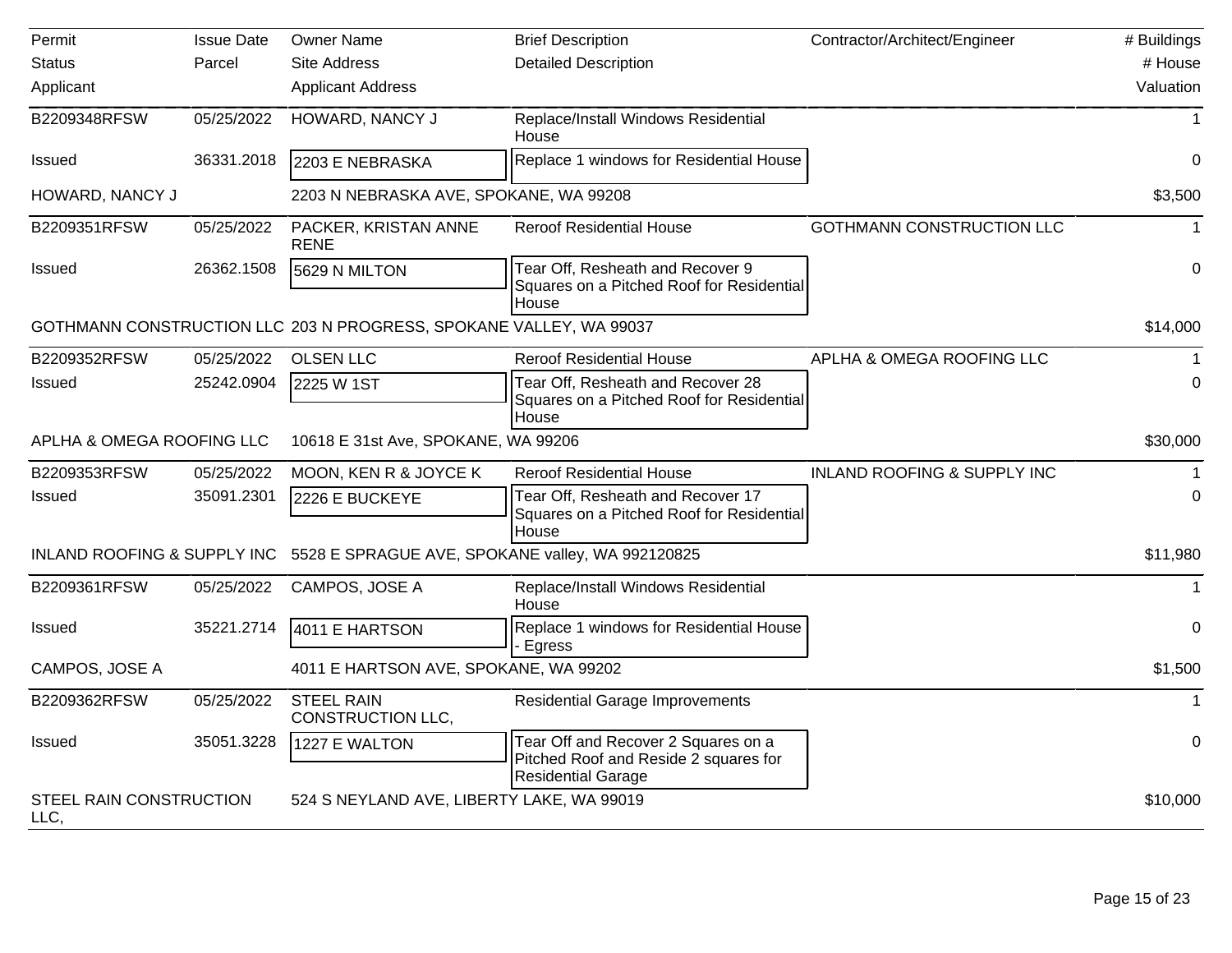| Permit                          | <b>Issue Date</b> | <b>Owner Name</b>                                   | <b>Brief Description</b>                                                                | Contractor/Architect/Engineer                   | # Buildings |
|---------------------------------|-------------------|-----------------------------------------------------|-----------------------------------------------------------------------------------------|-------------------------------------------------|-------------|
| <b>Status</b>                   | Parcel            | <b>Site Address</b>                                 | <b>Detailed Description</b>                                                             |                                                 | # House     |
| Applicant                       |                   | <b>Applicant Address</b>                            |                                                                                         |                                                 | Valuation   |
| B2209377RFSW                    | 05/25/2022        | ROBERTS, DONNA<br>K/WILBUR, TRAVIS L                | <b>Reroof Residential House</b>                                                         | <b>GARCIA ROOFING LLC</b>                       |             |
| Issued                          | 35221.2011        | 4005 E 5TH                                          | Tear Off and Recover 20 Squares on a<br><b>Pitched Roof for Residential House</b>       |                                                 | $\mathbf 0$ |
| Garcia Roofing LLC              |                   | 2604 e 7th, spokane, WA 99202                       |                                                                                         |                                                 | \$14,000    |
| B2209380RFSW                    | 05/25/2022        | EDWARDS, MICAH J                                    | <b>Reroof Residential House</b>                                                         | <b>GLACIER PROPERTY SOLUTIONS</b><br><b>INC</b> | 1           |
| Final                           | 25111.0704        | 3524 W RIVERVIEW                                    | Tear Off, Resheath and Recover 15<br>Squares on a Pitched Roof for Residential<br>House |                                                 | $\mathbf 0$ |
| Glacier Property Solutions inc. |                   | 16307 E Trent Ave, Spokane, WA 99216                |                                                                                         |                                                 | \$22,000    |
| B2209384RFSW                    | 05/26/2022        | COLWELL, DT                                         | <b>Reroof Residential House</b>                                                         | BEAR DOG CONSTRUCTION LLC                       |             |
| <b>Issued</b>                   | 36324.1801        | 1128 E BROAD                                        | Tear Off and Recover 10 Squares on a<br><b>Pitched Roof for Residential House</b>       |                                                 | 0           |
| BEAR DOG CONSTRUCTION LLC       |                   | 5116 N Crestline, SPOKANE, WA 99207                 |                                                                                         |                                                 | \$8,000     |
| B2209394RFSW                    | 05/25/2022        | PRIGGE, TODD & CHRISTI                              | Reroof Residential House & Garage                                                       | A NEW CREATION PAINTING CO                      |             |
| <b>Issued</b>                   | 35051.4009        | 1218 E GARLAND                                      | Tear Off and Recover 12 Squares on a<br>Pitched Roof for Residential House &<br>Garage  |                                                 | 0           |
| A New Creation                  |                   | 804 S. UNIVERSITY ROAD, Spokane Valley, WA 99206    |                                                                                         |                                                 | \$4,500     |
| B2209397RFSW                    | 05/25/2022        | <b>ENGLUND REVOCABLE</b><br><b>TRUST</b>            | Reroof ola Residential House                                                            | <b>D G CONTRACTING LLC</b>                      |             |
| <b>Issued</b>                   | 26342.0620        | 5917 N BRIDGET                                      | Tear Off and Recover 45 Squares on a<br>Pitched Roof for Residential House              |                                                 | 0           |
| DG Contracting LLC              |                   | 4515 E LA DOLCE RD, COLBERT, WA 99005               |                                                                                         |                                                 | \$24,000    |
| B2209409RFSW                    | 05/26/2022        | <b>BEALS, CHARLOTTE M &amp;</b><br><b>WILLIAM M</b> | <b>Reroof Residential House</b>                                                         | ALL TERRAIN ROOFING LLC                         | 1           |
| <b>Issued</b>                   | 26264.2441        | 3310 W FRANCIS                                      | Tear Off and Recover 18 Squares on a<br>Pitched Roof for Residential House              |                                                 | 0           |
| All Terrain Roofing LLc.        |                   | 7517 n five mile rd, spokane, WA 99208              |                                                                                         |                                                 | \$8,000     |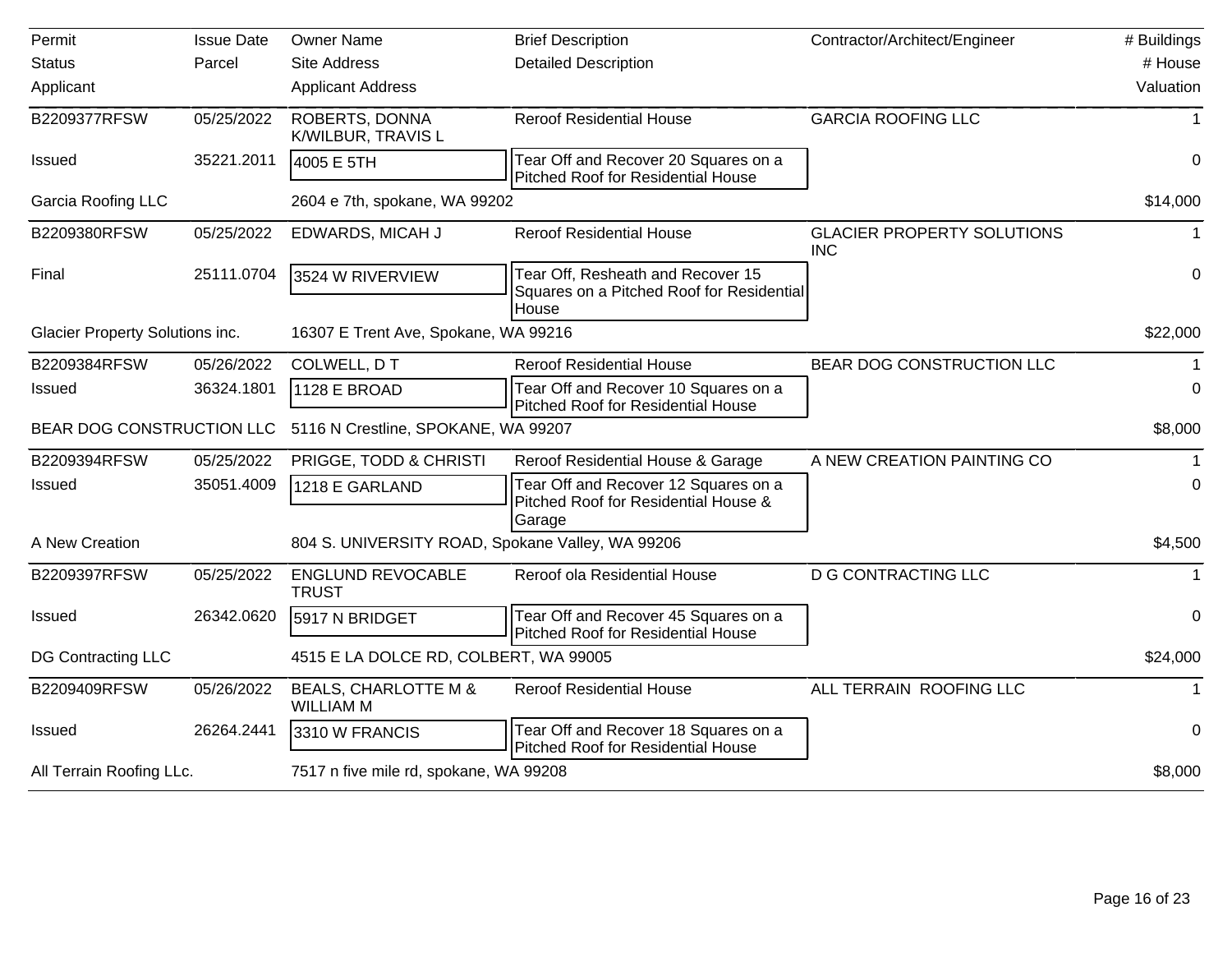| Permit                          | <b>Issue Date</b> | <b>Owner Name</b>                                      | <b>Brief Description</b>                                                          | Contractor/Architect/Engineer                   | # Buildings    |
|---------------------------------|-------------------|--------------------------------------------------------|-----------------------------------------------------------------------------------|-------------------------------------------------|----------------|
| <b>Status</b>                   | Parcel            | <b>Site Address</b>                                    | <b>Detailed Description</b>                                                       |                                                 | # House        |
| Applicant                       |                   | <b>Applicant Address</b>                               |                                                                                   |                                                 | Valuation      |
| B2209410RFSW                    | 05/26/2022        | KJOLSETH, BOB JR                                       | <b>Reroof Residential House</b>                                                   | <b>GLACIER PROPERTY SOLUTIONS</b><br><b>INC</b> |                |
| <b>Issued</b>                   | 36284.0618        | 6330 N CRESTLINE                                       | Tear Off and Recover 28 Squares on a<br>Pitched Roof for Residential House        |                                                 | 0              |
| Glacier Property Solutions inc. |                   | 16307 E Trent Ave, Spokane, WA 99216                   |                                                                                   |                                                 | \$17,000       |
| B2209412RFSW                    | 05/26/2022        | POUSH, HANNAH & ADAM                                   | <b>Reroof Residential House</b>                                                   | <b>GLACIER PROPERTY SOLUTIONS</b><br><b>INC</b> | 1              |
| <b>Issued</b>                   | 25121.3612        | <b>2024 W YORK</b>                                     | Tear Off and Recover 22 Squares on a<br><b>Pitched Roof for Residential House</b> |                                                 | $\mathbf 0$    |
| Glacier Property Solutions inc. |                   | 16307 E Trent Ave, Spokane, WA 99216                   |                                                                                   |                                                 | \$17,000       |
| B2209414RFSW                    | 05/26/2022        | SMITH, SAVANNAH L<br>L/TRUITT, TAYLOR B                | <b>Reroof Residential House</b>                                                   | <b>GLACIER PROPERTY SOLUTIONS</b><br><b>INC</b> | $\mathbf 1$    |
| <b>Issued</b>                   | 35114.1511        | 5304 E COMMERCE                                        | Tear Off and Recover 11 Squares on a<br><b>Pitched Roof for Residential House</b> |                                                 | 0              |
| Glacier Property Solutions inc. |                   | 16307 E Trent Ave, Spokane, WA 99216                   |                                                                                   |                                                 | \$14,000       |
| B2209416RFSW                    | 05/26/2022        | <b>GOUVEIA, JARROD &amp;</b><br><b>KRISTIN</b>         | <b>Reroof Residential House</b>                                                   | <b>GLACIER PROPERTY SOLUTIONS</b><br><b>INC</b> | -1             |
| <b>Issued</b>                   | 35102.1211        | 3311 E CLEVELAND                                       | Tear Off and Recover 15 Squares on a<br><b>Pitched Roof for Residential House</b> |                                                 | $\overline{0}$ |
| Glacier Property Solutions inc. |                   | 16307 E Trent Ave, Spokane, WA 99216                   |                                                                                   |                                                 | \$11,000       |
| B2209428RFSW                    | 05/26/2022        | LARKIN VI, WILLIAM & KATIE Reroof Residential House    |                                                                                   | <b>GLACIER PROPERTY SOLUTIONS</b><br><b>INC</b> |                |
| <b>Issued</b>                   | 25013.0206        | 2327 W GARLAND                                         | Tear Off and Recover 15 Squares on a<br><b>Pitched Roof for Residential House</b> |                                                 | $\mathbf 0$    |
| Glacier Property Solutions inc. |                   | 16307 E Trent Ave, Spokane, WA 99216                   |                                                                                   |                                                 | \$17,000       |
| B2209431RFSW                    | 05/26/2022        | <b>BAKKER, TARA LEIGH &amp;</b><br><b>CRAIG MATHEW</b> | <b>Reroof Residential House</b>                                                   | <b>GLACIER PROPERTY SOLUTIONS</b><br><b>INC</b> |                |
| Issued                          | 35291.1923        | 1207 E OVERBLUFF                                       | Tear Off and Recover 15 Squares on a<br>Pitched Roof for Residential House        |                                                 | 0              |
| Glacier Property Solutions inc. |                   | 16307 E Trent Ave, Spokane, WA 99216                   |                                                                                   |                                                 | \$29,000       |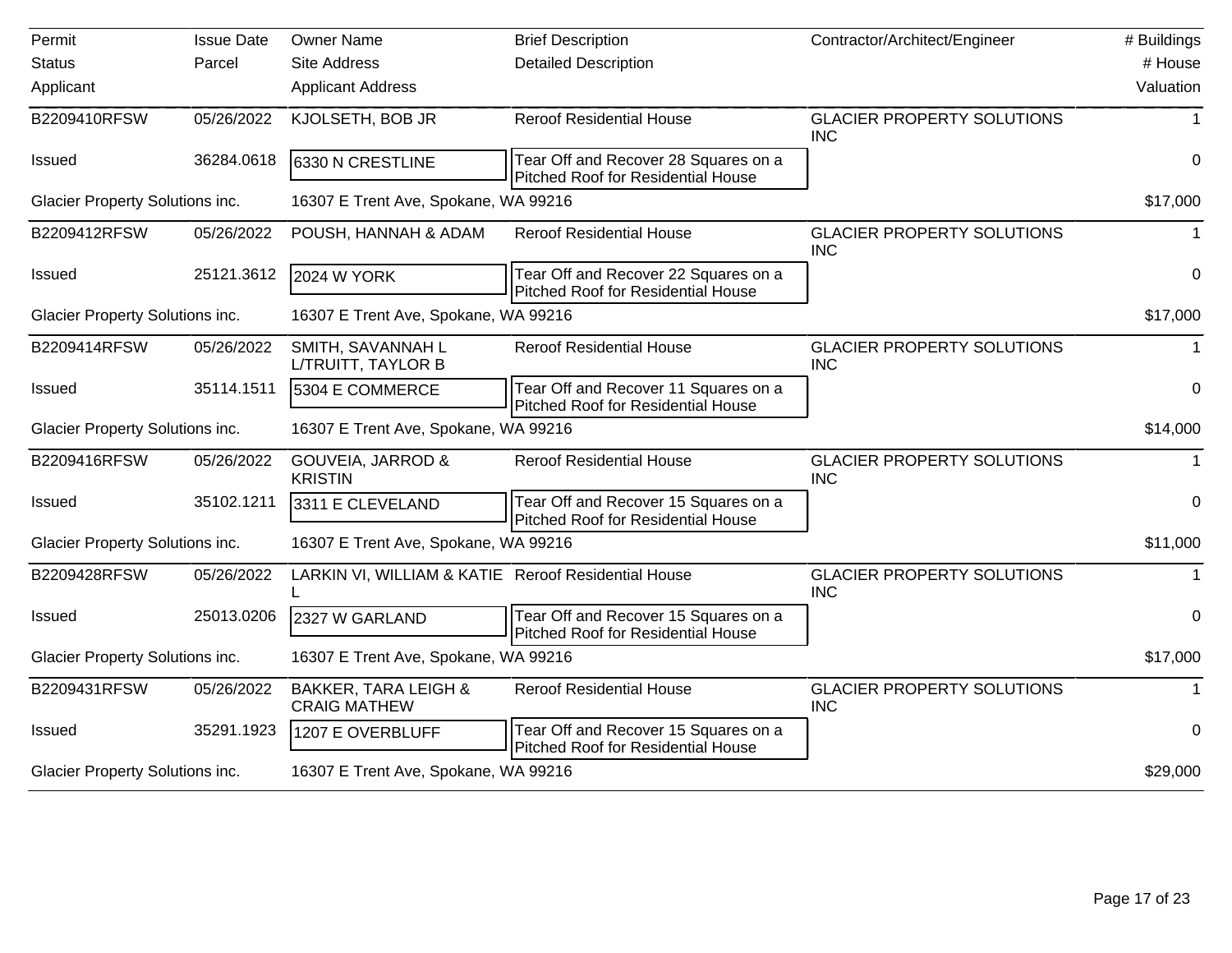| Permit                                            | <b>Issue Date</b> | <b>Owner Name</b>                            | <b>Brief Description</b>                                                                | Contractor/Architect/Engineer                     | # Buildings |
|---------------------------------------------------|-------------------|----------------------------------------------|-----------------------------------------------------------------------------------------|---------------------------------------------------|-------------|
| <b>Status</b>                                     | Parcel            | <b>Site Address</b>                          | <b>Detailed Description</b>                                                             |                                                   | # House     |
| Applicant                                         |                   | <b>Applicant Address</b>                     |                                                                                         |                                                   | Valuation   |
| B2209435RFSW                                      | 05/26/2022        | <b>GREBEN, DANIEL</b><br>V/MINAYEV, ROSE Y   | <b>Reroof Residential House</b>                                                         | <b>BARTLETT HOMES &amp; ROOFING</b><br><b>LLC</b> | 1           |
| Issued                                            | 36311.1220        | 6028 N WASHINGTON                            | Tear Off and Recover 29.3 Squares on a<br><b>Pitched Roof for Residential House</b>     |                                                   | 0           |
| <b>BARTLETT HOMES &amp; ROOFING</b><br><b>LLC</b> |                   | 1307 S Maple Grove Rd, BOISE, ID 83709       |                                                                                         |                                                   | \$12,848    |
| B2209437RFSW                                      | 05/26/2022        | <b>GOLAN, CHANTEL &amp;</b><br><b>SAMUEL</b> | <b>Reroof Residential House</b>                                                         | <b>BARTLETT HOMES &amp; ROOFING</b><br><b>LLC</b> | $\mathbf 1$ |
| <b>Issued</b>                                     | 35073.4302        | 1321 W AUGUSTA                               | Tear Off, Resheath and Recover 25<br>Squares on a Pitched Roof for Residential<br>House |                                                   | $\pmb{0}$   |
| <b>BARTLETT HOMES &amp; ROOFING</b><br><b>LLC</b> |                   | 1307 S Maple Grove Rd, BOISE, ID 83709       |                                                                                         |                                                   | \$27,871    |
| B2209438RFSW                                      | 05/26/2022        | ELLIOTT, M & A                               | <b>Reroof ELLIOTT Residential House</b>                                                 | CHUCK HENDERSON ROOFING<br><b>LLC</b>             | 1           |
| Issued                                            | 35061.0306        | 4508 N ATLANTIC                              | Recover 15 Squares on a Pitched Roof<br>for Residential House - LAYOVER<br>HOUSE.       |                                                   | 0           |
| CHUCK HENDERSON ROOFING<br><b>LLC</b>             |                   | 6602 S HWY 27, SPOKANE, WA 99206             |                                                                                         |                                                   | \$6,760     |
| B2209441RFSW                                      | 05/26/2022        | OLNEY, DANIELLE M                            | <b>Reroof Residential House</b>                                                         | <b>BARTLETT HOMES &amp; ROOFING</b><br><b>LLC</b> | 1           |
| Issued                                            | 35342.0123        | 3428 E 29TH                                  | Tear Off and Recover 16 Squares on a<br>Pitched Roof for Residential House              |                                                   | 0           |
| <b>BARTLETT HOMES &amp; ROOFING</b><br><b>LLC</b> |                   | 1307 S Maple Grove Rd, BOISE, ID 83709       |                                                                                         |                                                   | \$9,703     |
| B2209446RFSW                                      | 05/26/2022        | IMADA, RICHARD M                             | <b>Reroof Residential House</b>                                                         | <b>BARTLETT HOMES &amp; ROOFING</b><br><b>LLC</b> |             |
| <b>Issued</b>                                     | 36293.0713        | 6924 N DAKOTA                                | Tear Off, Resheath and Recover 24<br>Squares on a Pitched Roof for Residential<br>House |                                                   | 0           |
| <b>BARTLETT HOMES &amp; ROOFING</b><br><b>LLC</b> |                   | 1307 S Maple Grove Rd, BOISE, ID 83709       |                                                                                         |                                                   | \$25,786    |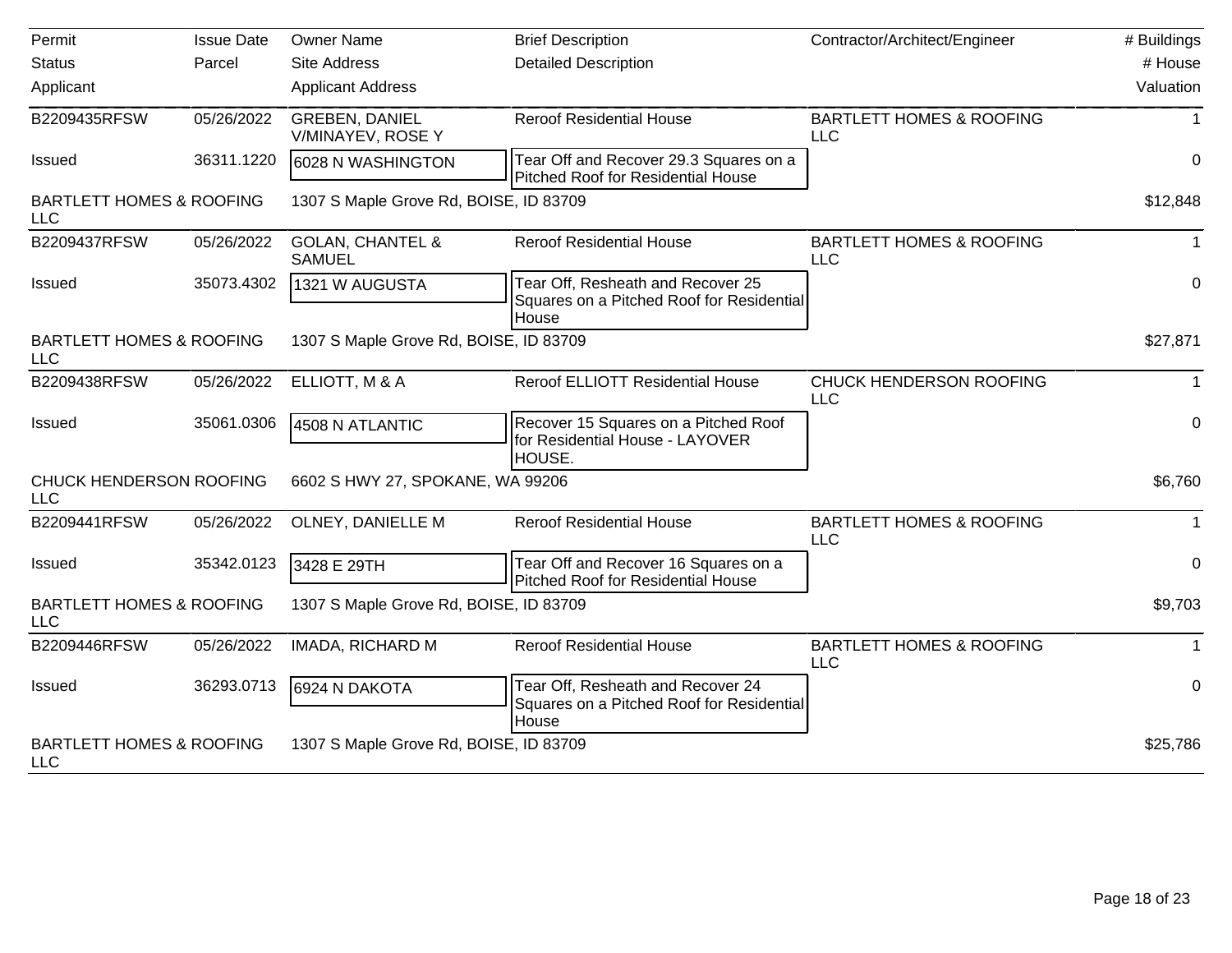| Permit                                            | <b>Issue Date</b> | <b>Owner Name</b>                                    | <b>Brief Description</b>                                                                | Contractor/Architect/Engineer                     | # Buildings  |
|---------------------------------------------------|-------------------|------------------------------------------------------|-----------------------------------------------------------------------------------------|---------------------------------------------------|--------------|
| <b>Status</b>                                     | Parcel            | Site Address                                         | <b>Detailed Description</b>                                                             |                                                   | # House      |
| Applicant                                         |                   | <b>Applicant Address</b>                             |                                                                                         |                                                   | Valuation    |
| B2209448RFSW                                      | 05/26/2022        | <b>CLYMENS, JEFFREY A &amp;</b><br>SHERRILL D        | Reroof Jeff Clymens Residential House                                                   | <b>ICON ROOFING LLC</b>                           |              |
| <b>Issued</b>                                     | 35061.3512        | 4217 N CALISPEL                                      | Tear Off and Recover 10 Squares on a<br><b>Pitched Roof for Residential House</b>       |                                                   | 0            |
| <b>ICON ROOFING LLC</b>                           |                   | 317 W 6th St #201, Moscow, ID 83843                  |                                                                                         |                                                   | \$12,700     |
| B2209449RFSW                                      | 05/26/2022        | TRACY, SHANNON M                                     | <b>Reroof Residential House</b>                                                         | <b>BARTLETT HOMES &amp; ROOFING</b><br><b>LLC</b> |              |
| <b>Issued</b>                                     | 36292.3503        | 7436 N LIDGERWOOD                                    | Tear Off and Recover 25.6 Squares on a<br><b>Pitched Roof for Residential House</b>     |                                                   | $\mathbf 0$  |
| <b>BARTLETT HOMES &amp; ROOFING</b><br><b>LLC</b> |                   | 1307 S Maple Grove Rd, BOISE, ID 83709               |                                                                                         |                                                   | \$12,730     |
| B2209458RFSW                                      | 05/26/2022        | LIPS, MARJORIE L                                     | Reroof Residential House & Garage                                                       | <b>BARTLETT HOMES &amp; ROOFING</b><br><b>LLC</b> |              |
| <b>Issued</b>                                     | 35062.2407        | 4104 N JEFFERSON                                     | Tear Off and Recover 19 Squares on a<br>Pitched Roof for Residential House &<br> Garage |                                                   | 0            |
| <b>BARTLETT HOMES &amp; ROOFING</b><br><b>LLC</b> |                   | 1307 S Maple Grove Rd, BOISE, ID 83709               |                                                                                         |                                                   | \$9,037      |
| B2209459RFSW                                      | 05/26/2022        | CROGAN, DEAN M & DEBRA Reroof Residential House<br>Е |                                                                                         | <b>BARTLETT HOMES &amp; ROOFING</b><br><b>LLC</b> |              |
| <b>Issued</b>                                     | 26262.0507        | 4204 W EXCELL                                        | Tear Off and Recover 30 Squares on a<br>Pitched Roof for Residential House              |                                                   | 0            |
| <b>BARTLETT HOMES &amp; ROOFING</b><br><b>LLC</b> |                   | 1307 S Maple Grove Rd, BOISE, ID 83709               |                                                                                         |                                                   | \$15,079     |
| B2209463RFSW                                      | 05/26/2022        | MURPHY, SACHI R                                      | <b>Reroof Residential House</b>                                                         | <b>BARTLETT HOMES &amp; ROOFING</b><br><b>LLC</b> | 1            |
| <b>Issued</b>                                     | 26274.2203        | 6611 N HARTLEY                                       | Tear Off and Recover 17 Squares on a<br><b>Pitched Roof for Residential House</b>       |                                                   | 0            |
| <b>BARTLETT HOMES &amp; ROOFING</b><br>LLC        |                   | 1307 S Maple Grove Rd, BOISE, ID 83709               |                                                                                         |                                                   | \$9,703      |
| B2209467RFSW                                      | 05/26/2022        | WELTER, BRAD A &<br><b>MELINDA S</b>                 | Reroof Residential House & Garage                                                       | <b>BARTLETT HOMES &amp; ROOFING</b><br><b>LLC</b> | $\mathbf{1}$ |
| Issued                                            | 36204.1808        | 8006 N WILDING                                       | Tear Off and Recover 15 Squares on a<br>Pitched Roof for Residential House &<br>Garage  |                                                   | 0            |
| <b>BARTLETT HOMES &amp; ROOFING</b><br>LLC        |                   | 1307 S Maple Grove Rd, BOISE, ID 83709               |                                                                                         |                                                   | \$9,759      |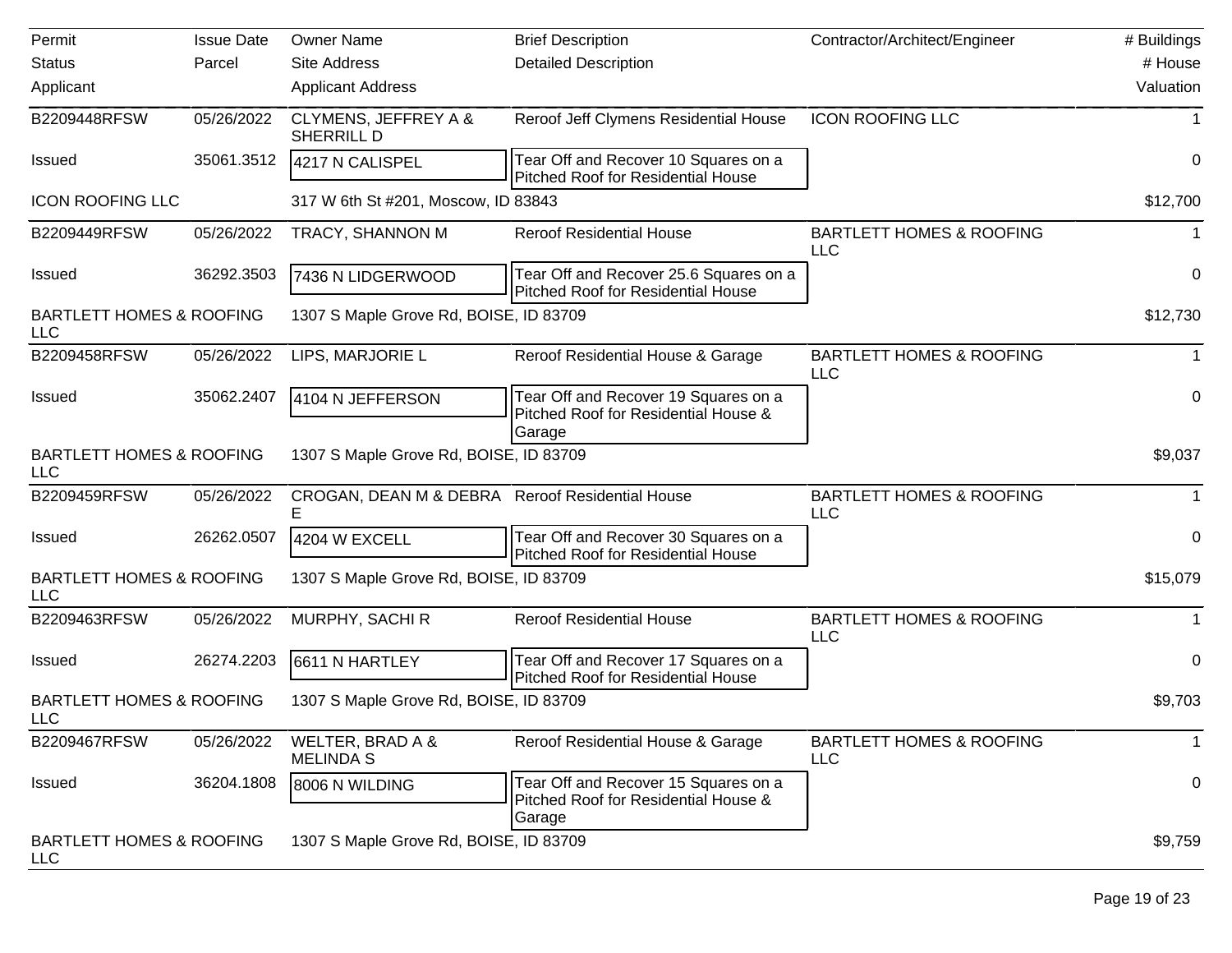| Permit                                    | <b>Issue Date</b> | <b>Owner Name</b>                                   | <b>Brief Description</b>                                                               | Contractor/Architect/Engineer | # Buildings |
|-------------------------------------------|-------------------|-----------------------------------------------------|----------------------------------------------------------------------------------------|-------------------------------|-------------|
| <b>Status</b>                             | Parcel            | <b>Site Address</b>                                 | <b>Detailed Description</b>                                                            |                               | # House     |
| Applicant                                 |                   | <b>Applicant Address</b>                            |                                                                                        |                               | Valuation   |
| B2209474RFSW                              | 05/26/2022        | <b>RUSSELL LIVING TRUST</b>                         | <b>Residential House Improvements</b>                                                  |                               | 1           |
| Issued                                    | 25124.6005        | 1623 W NORA                                         | Reside 1 squares and Replace 1 windows<br>for Residential House                        |                               | 0           |
| <b>RUSSELL LIVING TRUST</b>               |                   | 1623 W NORA AVE, SPOKANE, WA 99205                  |                                                                                        |                               | \$1,000     |
| <b>B2209477FENC</b>                       | 05/26/2022        | TOMBARI, W A                                        | New Commercial Fence- 245' total feet.                                                 | <b>SOLO HOMES LLC</b>         |             |
| Issued                                    | 35222.3305        | 428 S FREYA                                         | New Commercial Fence- 245' total feet.                                                 |                               | 0           |
|                                           |                   |                                                     | Tim Solodyankyn- 509-723-5564                                                          |                               |             |
| <b>SOLO HOMES LLC</b>                     |                   | 15928 N FORKER RD, Spokane, WA 99217                |                                                                                        |                               | \$5,000     |
| B2209483RFSW                              | 05/26/2022        | <b>COLVIN LIVING TRUST</b>                          | <b>Reroof Residential House</b>                                                        | PALMER CONSTRUCTION           |             |
| Issued                                    | 25012.2211        | 4110 N NETTLETON                                    | Tear Off and Recover 23 Squares on a<br>Pitched Roof for Residential House             |                               | $\Omega$    |
| PALMER CONSTRUCTION                       |                   | 12018 East 1st Ave Ste A, SPOKANE VALLEY, WA 99216  |                                                                                        |                               | \$13,614    |
| B2209486FENC                              | 05/26/2022        | LWASIZIRE, FRANCINE                                 | <b>Residence Fence</b>                                                                 |                               |             |
| Issued                                    | 35053.1601        | 3617 N STANDARD                                     | Residence Fence                                                                        |                               | $\Omega$    |
| LWASIZIRE, FRANCINE                       |                   | 3617 N STANDARD ST, SPOKANE, WA 99207               |                                                                                        |                               | \$500       |
| B2209488RFSW                              | 05/26/2022        | SHANNON, TIMOTHY & AMY                              | <b>Reroof Residential House</b>                                                        | PALMER CONSTRUCTION           |             |
| <b>Issued</b>                             | 35342.1419        | 3118 E 32ND                                         | Tear Off and Recover 19.33 Squares on a<br>Pitched Roof for Residential House          |                               | 0           |
| PALMER CONSTRUCTION                       |                   | 12018 East 1st Ave Ste A, SPOKANE VALLEY, WA 99216  |                                                                                        |                               | \$26,198    |
| B2209500RFSW                              | 05/26/2022        | BELL, FORREST L & LINDA<br><b>SUE</b>               | <b>Reroof Residential House</b>                                                        | WESTERN CONST & ROOFING LLC   |             |
| <b>Issued</b>                             | 26161.1605        | 10705 N KLAMATH                                     | Tear Off and Recover 21 Squares on a<br>Pitched Roof for Residential House             |                               | $\mathbf 0$ |
| <b>WESTERN CONST &amp; ROOFING</b><br>LLC |                   | 2900 N Government Way # 27, Coeur d'Alene, ID 83815 |                                                                                        |                               | \$21,967    |
| B2209502RFSW                              | 05/27/2022        |                                                     | NELISSEN, CHRISTOPHER S Reroof Residential House & Garage                              | <b>GARCIA ROOFING LLC</b>     | -1          |
| Issued                                    | 35224.5705        | 4002 E 13TH                                         | Tear Off and Recover 16 Squares on a<br>Pitched Roof for Residential House &<br>Garage |                               | $\mathbf 0$ |
| <b>Garcia Roofing LLC</b>                 |                   | 2604 e 7th, spokane, WA 99202                       |                                                                                        |                               | \$15,000    |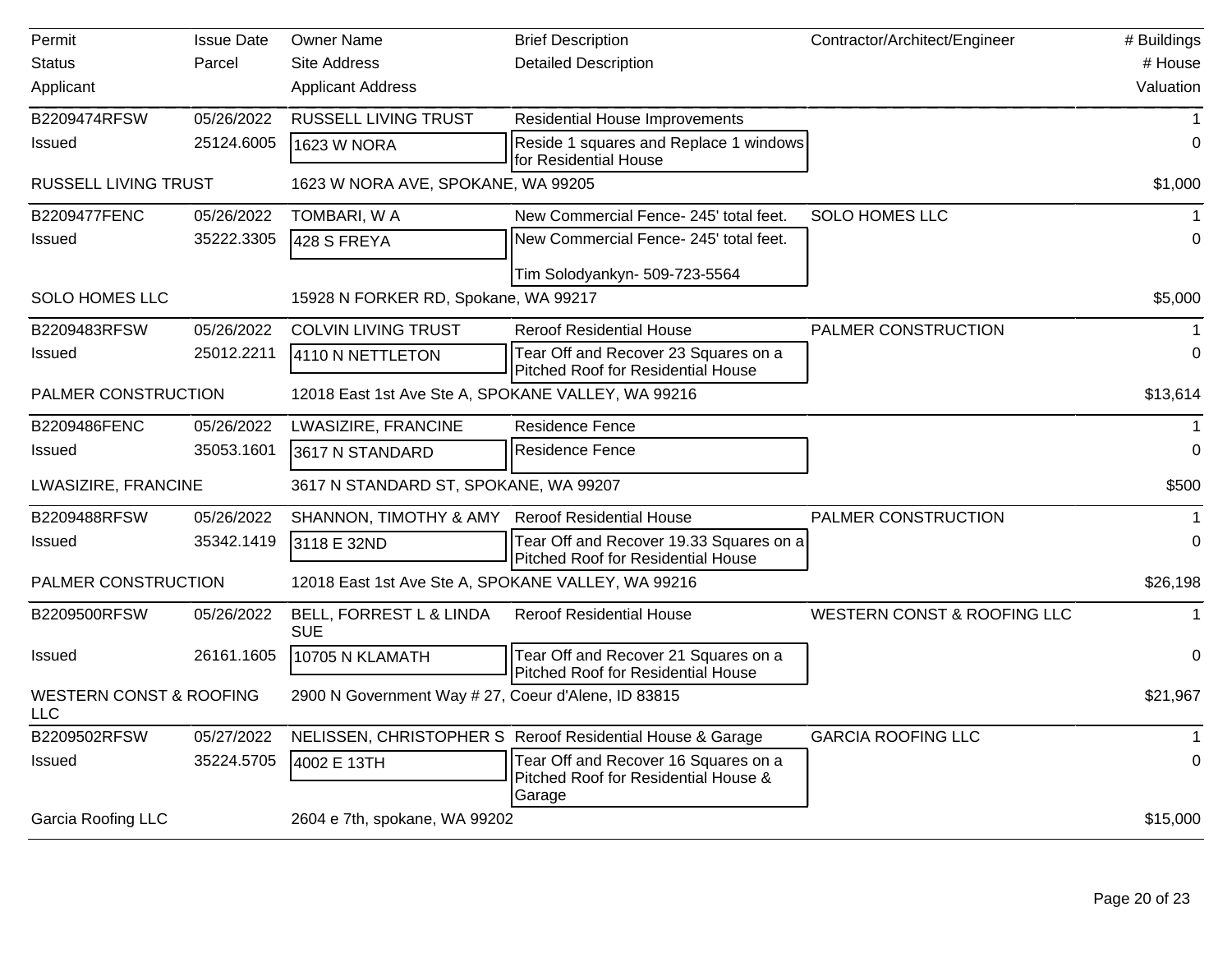| Permit                                         | <b>Issue Date</b> | <b>Owner Name</b>                                        | <b>Brief Description</b>                                                          | Contractor/Architect/Engineer | # Buildings    |
|------------------------------------------------|-------------------|----------------------------------------------------------|-----------------------------------------------------------------------------------|-------------------------------|----------------|
| <b>Status</b>                                  | Parcel            | <b>Site Address</b>                                      | <b>Detailed Description</b>                                                       |                               | # House        |
| Applicant                                      |                   | <b>Applicant Address</b>                                 |                                                                                   |                               | Valuation      |
| B2209503RFSW                                   | 05/27/2022        | PEABODY, FRANK E                                         | Reroof Residential House & Garage                                                 | <b>GARCIA ROOFING LLC</b>     |                |
| Issued                                         | 26361.1917        | 6010 N ELM                                               | Tear Off and Recover 15 Squares on a                                              |                               | $\Omega$       |
|                                                |                   |                                                          | Pitched Roof for Residential House &<br> Garage                                   |                               |                |
| <b>Garcia Roofing LLC</b>                      |                   | 2604 e 7th, spokane, WA 99202                            |                                                                                   |                               | \$15,000       |
| B2209504RFSW                                   | 05/27/2022        | <b>ROBERTS, DESIREE &amp;</b><br><b>ANDREW</b>           | <b>Reroof Residential House</b>                                                   | <b>GARCIA ROOFING LLC</b>     |                |
| Issued                                         | 36323.0831        | 538 E EVERETT                                            | Tear Off and Recover 13 Squares on a<br><b>Pitched Roof for Residential House</b> |                               | 0              |
| <b>Garcia Roofing LLC</b>                      |                   | 2604 e 7th, spokane, WA 99202                            |                                                                                   |                               | \$15,000       |
| B2209508RFSW                                   | 05/27/2022        | TRACY, JACQUELINE                                        | <b>Reroof Residential House</b>                                                   | A NEW CREATION PAINTING CO    |                |
| Issued                                         | 35043.0345        | 1738 E COURTLAND                                         | Tear Off, Resheath and Recover 30                                                 |                               | $\Omega$       |
|                                                |                   |                                                          | Squares on a Pitched Roof for Residential<br>House                                |                               |                |
| A New Creation                                 |                   | 804 S. UNIVERSITY ROAD, Spokane Valley, WA 99206         |                                                                                   |                               | \$18,000       |
| B2209520RFSW                                   | 05/27/2022        | ZICKLER, JEFFREY<br>J/BOUTON-ZICKLER, JENNI              | Reroof Jeff Zickler Residential House                                             | <b>ICON ROOFING LLC</b>       |                |
| <b>Issued</b>                                  | 35293.0508        | 2319 S TEKOA                                             | Tear Off and Recover 25 Squares on a<br>Pitched Roof for Residential House        |                               | 0              |
| <b>ICON ROOFING LLC</b>                        |                   | 317 W 6th St #201, Moscow, ID 83843                      |                                                                                   |                               | \$20,400       |
| B2209524FENC                                   | 05/27/2022        | <b>WATSON BROTHERS</b><br><b>CONSTRUCTION LLC</b>        | <b>New Residential Fence</b>                                                      | WATSON BROTHERS CONST LLC     | 1              |
| <b>Issued</b>                                  | 26225.3003        | 4788 W DEREK                                             | New Residential Fence<br>170' Linear Footage                                      |                               | $\overline{0}$ |
|                                                |                   | WATSON BROTHERS CONST LLC 1321 E 18TH, SPOKANE, WA 99203 |                                                                                   |                               | \$10,000       |
| B2209528RFSW                                   | 05/27/2022        | INGWALDSON, MICHAEL                                      | Reroof Residential House & Garage                                                 | INLAND PACIFIC EXTERIORS, LLC |                |
| Issued                                         | 35063.3802        | 1124 W DALTON                                            | Tear Off and Recover 18.68 Squares on a                                           |                               | $\Omega$       |
|                                                |                   |                                                          | Pitched Roof for Residential House &<br> Garage                                   |                               |                |
| <b>INLAND PACIFIC EXTERIORS,</b><br><b>LLC</b> |                   | 2775 N Howard St., Ste A2, Co, ID 83815                  |                                                                                   |                               | \$11,600       |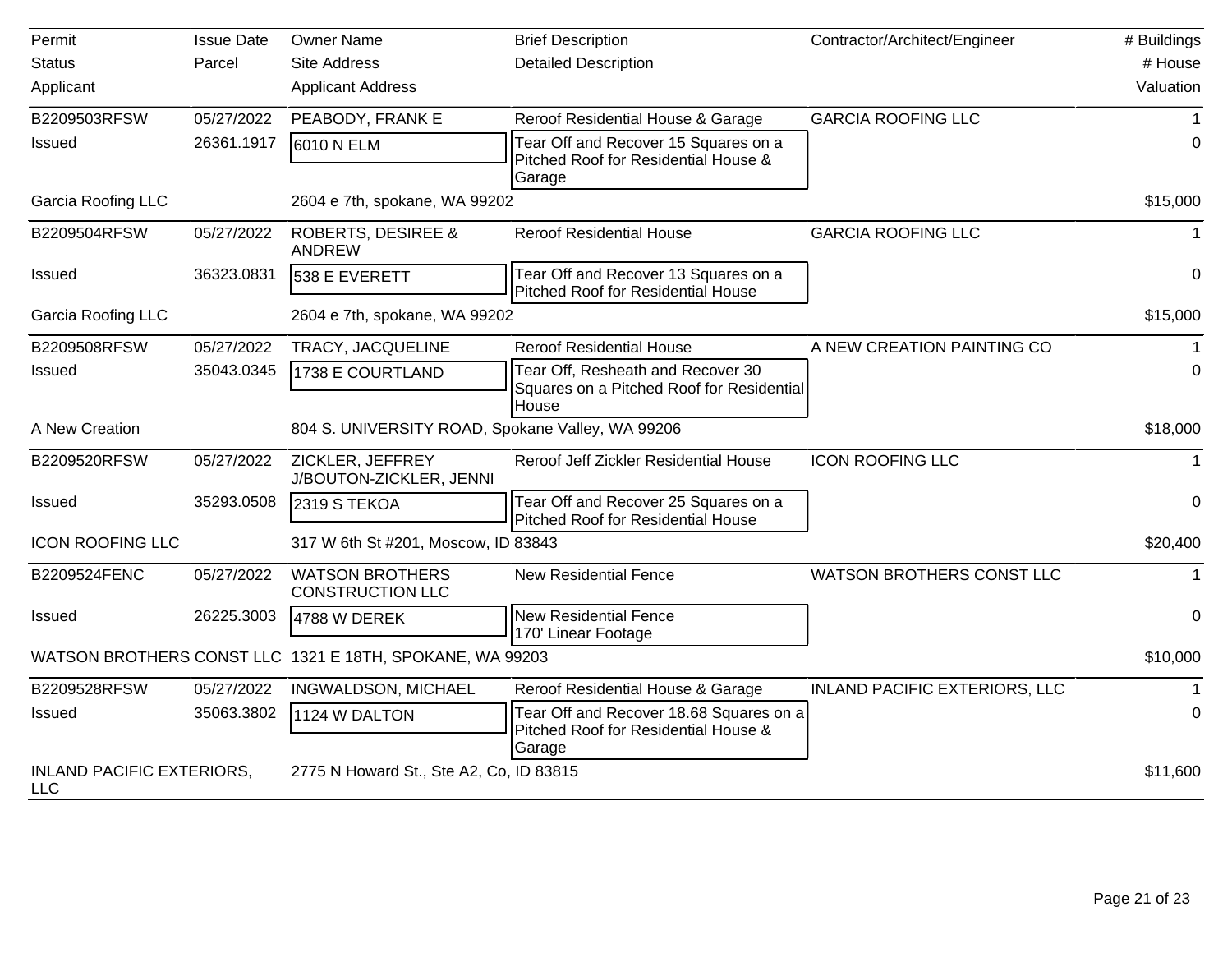| Permit                                       | <b>Issue Date</b> | <b>Owner Name</b>                               | <b>Brief Description</b>                                                                                                                                                                                                                                                                                                         | Contractor/Architect/Engineer                   | # Buildings |
|----------------------------------------------|-------------------|-------------------------------------------------|----------------------------------------------------------------------------------------------------------------------------------------------------------------------------------------------------------------------------------------------------------------------------------------------------------------------------------|-------------------------------------------------|-------------|
| <b>Status</b>                                | Parcel            | <b>Site Address</b>                             | <b>Detailed Description</b>                                                                                                                                                                                                                                                                                                      |                                                 | # House     |
| Applicant                                    |                   | <b>Applicant Address</b>                        |                                                                                                                                                                                                                                                                                                                                  |                                                 | Valuation   |
| B2209529RFSW                                 | 05/27/2022        | HEMPEL, ROBERT & KAREN Reroof Residential House |                                                                                                                                                                                                                                                                                                                                  | H & H ROOFING                                   |             |
| <b>Issued</b>                                | 36285.1812        | 1414 E CLOVER                                   | Tear Off and Recover 26 Squares on a<br><b>Pitched Roof for Residential House</b>                                                                                                                                                                                                                                                |                                                 | 0           |
| Hitchens Inc.                                |                   | 6908 N Market Street, Spokane, WA 99217         |                                                                                                                                                                                                                                                                                                                                  |                                                 | \$12,650    |
| B2209538RFSW                                 | 05/27/2022        | CUELLAR, DAWN M C &<br><b>LEOPOLDO III</b>      | Replace/Install Windows Residential<br>House                                                                                                                                                                                                                                                                                     | NW EXTREME INSTALLERS INC                       |             |
| <b>Issued</b>                                | 26351.1919        | 3310 W DECATUR                                  | Replace 6 windows for Residential House<br>We will be replacing (6) windows in a<br>like for like sizing manner, no structural<br>modifications. Windows will be installed<br>as a block frame application. Windows to<br>be installed plumb, level and square. Unit<br>to be caulked to siding with exterior grade<br>caulking. |                                                 | 0           |
| <b>NW Extreme Installers INC</b>             |                   | 8800 SE Sunnyside Rd, 315S, clackamas, OR 97015 |                                                                                                                                                                                                                                                                                                                                  |                                                 | \$8,030     |
| B2209558BLDR                                 | 05/27/2022        | TEETER, ADREAN S                                | <b>Residential Deck</b>                                                                                                                                                                                                                                                                                                          |                                                 |             |
| <b>Issued</b>                                | 26363.1809        | 2510 W CROWN                                    | <b>Residential Deck</b><br><b>Replace Deck</b>                                                                                                                                                                                                                                                                                   |                                                 | 0           |
| TEETER, ADREAN S                             |                   | 2510 W CROWN AVE, SPOKANE, WA 99205-5713        |                                                                                                                                                                                                                                                                                                                                  |                                                 | \$3,741     |
| B2209565RFSW                                 | 05/28/2022        | HIGGIN, SCOTT D/RIOS-<br>HIGGIN, CAROL J        | Reroof Higgin Residential House                                                                                                                                                                                                                                                                                                  | <b>GALLOWAY PROPERTY</b><br><b>MAINTNCE INC</b> |             |
| <b>Issued</b>                                | 35271.0410        | 3711 E 15TH                                     | Tear Off and Recover 27 Squares on a<br>Pitched Roof for Residential House                                                                                                                                                                                                                                                       |                                                 | 0           |
| <b>GALLOWAY PROPERTY</b><br>MAINTENANCE, INC |                   | 4108 E. 22ND AVE, SPOKANE, WA 99223             |                                                                                                                                                                                                                                                                                                                                  |                                                 | \$24,000    |
| B2209566RFSW                                 | 05/28/2022        | POPPERS, DONALD<br><b>CHARLES</b>               | Reroof Poppers Residential House &<br>Garage                                                                                                                                                                                                                                                                                     | <b>GALLOWAY PROPERTY</b><br><b>MAINTNCE INC</b> |             |
| <b>Issued</b>                                | 36313.0317        | 5408 N MONROE                                   | Tear Off and Recover 17 Squares on a<br>Pitched Roof for Residential House &<br> Garage                                                                                                                                                                                                                                          |                                                 | 0           |
| <b>GALLOWAY PROPERTY</b><br>MAINTENANCE, INC |                   | 4108 E. 22ND AVE, SPOKANE, WA 99223             |                                                                                                                                                                                                                                                                                                                                  |                                                 | \$16,000    |
| B2209568RFSW                                 | 05/28/2022        | MILHEM, ERIN C                                  | <b>Reroof Residential House</b>                                                                                                                                                                                                                                                                                                  | SALAZAR CONSTRUCTION LLC                        |             |
| Issued                                       | 35334.2406        | <b>4112 S STONE</b>                             | Tear Off and Recover 27 Squares on a<br>Pitched Roof for Residential House                                                                                                                                                                                                                                                       |                                                 | 0           |